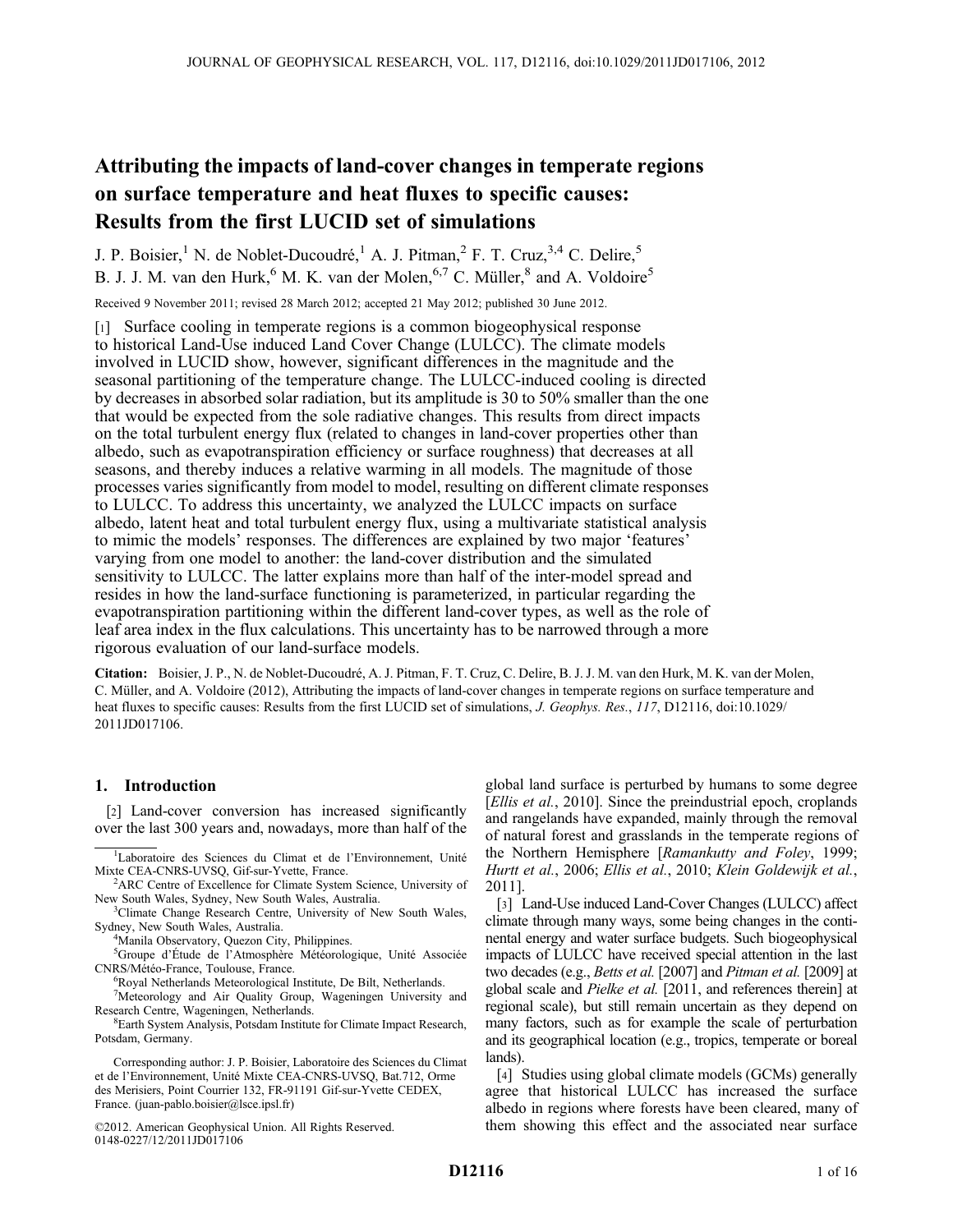cooling as the leading impact of LULCC [Hansen et al., 1998; Govindasamy et al., 2001; Feddema et al., 2005b]. The global negative radiative forcing induced by surface albedo increases has therefore been estimated in several studies [Betts, 2001; Matthews et al., 2003; Myhre and Myhre, 2003; Betts et al., 2007; Davin et al., 2007; among others] and has been commonly used to measure the historical impact of LULCC [Forster et al., 2007]. However, a number of authors have alerted the community that nonradiative processes (i.e. alteration of surface fluxes) can also have large impacts on surface and air temperature, or precipitation [e.g., National Research Council, 2005; Davin et al., 2007].

[5] The radiatively induced cooling at the surface may be enhanced or reduced by non-radiative processes including the partitioning of net radiation between latent and sensible heat *[Bonan, 2008]*. Temperate forest clearing may lead to evaporative cooling during spring and summer time because crops often have larger evaporation rates than forests if the water supply is sufficient [Baldocchi et al., 1997; Oleson et al., 2004; Mahmood et al., 2006; Puma and Cook, 2010; Teuling et al., 2010]. In contrast, strong decreases in latent heat flux resulting in net warming have been found at lower latitudes because the cropping systems in those regions are not as productive and efficient as in the developed temperate regions [Bounoua et al., 2002; Snyder et al., 2004; Lawrence and Chase, 2010], which echo the future projections of the LULCC-induced impacts in the tropics [Feddema et al., 2005a]. While the two mechanisms mentioned above have a direct impact on the latent/sensible heat flux partitioning, LULCC in the form of deforestation could also reduce the magnitude of the ensemble of turbulent energy fluxes increasing surface temperatures through changes in surface roughness [Davin and de Noblet-Ducoudré, 2010].

[6] At smaller spatial scales (local to regional), there have been a number of observations [e.g., *Loarie et al.*, 2011; *Butt* et al., 2011; Lyons et al., 1993, 2008] and numerical simulations [e.g., Marshall et al., 2004; Gero et al., 2006; Georgescu et al., 2011] that have highlighted the complexity of land-atmosphere interactions, the multiple ways through which LULCC may impact the atmospheric and surface states, the land-atmosphere exchanges and therefore the atmospheric circulation at those scales, as reported in more details in Pielke et al. [2011].

[7] Besides all these studies and some consistent regional climate signals, the net and robust effect of the different landsurface processes relevant to LULCC and the resulting impacts on surface temperatures and precipitation remain unclear at the large scale. Significant differences in land-use/ land-cover representation and in the simulated biophysical processes are behind the uncertainties found by various modeling studies [Matthews et al., 2003; Myhre and Myhre, 2003; Oleson et al., 2004; Feddema et al., 2005b; Forster et al., 2007; de Noblet-Ducoudré et al., 2012].

[8] Within the framework of the international IGBP/ iLEAPS and GEWEX/GLASS project 'Land-Use and Climate, IDentification of robust impacts' (LUCID), an experimental design was conceived to assess the robust global biogeophysical impacts of LULCC on climate from the preindustrial period to present-day, using several GCMs forced with the same land-use datasets and using the same modeling protocol. *Pitman et al.* [2009] described the first results of LUCID at the global-scale for the Northern Hemisphere summer. They showed statistically significant impacts of LULCC on the simulated near-surface temperature and latent heat flux over the regions where the LULCC were imposed. Most models simulate cooling, but the strength of the changes varies considerably. The latent heat flux responses are even more heterogeneous, with different signs and amplitudes. de Noblet-Ducoudré et al. [2012] further explored those results and the reasons behind the variety of LULCC-induced responses in North America and Eurasia. One important finding of their analysis is that, although the dispersion among the models' response to LULCC is large, there are a number of robust common features shared by all models. Absence of consistency only regards how LULCC affects the partitioning of available energy between latent and sensible heat fluxes at a specific time in the various models. Quite importantly as well, they showed that, regionally, LULCC has an impact on the near surface temperatures and other variables of similar magnitude (opposite in sign) than the resulting from increased greenhouse gases and a warmer ocean that occurred during the same time period. This in itself reinforces the message brought forward by scientists working at the regional level, arguing that LULCC has the potential to significantly affect climate and should be accounted for in detection/attribution studies and projections of climate change at smaller scales.

[9] This paper builds on *de Noblet-Ducoudré et al.* [2012] to a) examine the mechanisms through which the models involved in LUCID respond to LULCC, and b) try to explain why some of their responses to LULCC diverge. We quantify the causes of the inter-model dispersion focusing on the relative role of two key components. First, variations in the land-cover distribution that may largely differ from one model to another. Second, the individual GCM's sensitivity to the imposed LULCC, which includes how land-surface processes are parameterized and how these represent, and respond to, a land-cover perturbation.

[10] Our analyses focus on changes in the surface energy balance and particularly on the boreal summer (JJA) and winter (DJF) changes of surface albedo, latent heat flux and total turbulent energy flux, since these are the key variables that explain the radiative and non-radiative impacts of LULCC. We used statistical models of these variables to estimate the responses of each GCM to a limited number of drivers, notably, to perturbations in the land cover partitioning. We used the statistically based models as benchmark to assess the various LUCID GCMs in a similar approach of that of Koster and Milly [1997] and Abramowitz [2005]. The LUCID experimental design and used methodology are presented in section 2. Section 3 describes the LULCC impacts on the different components of the surface energy budget and the resulting temperature changes. The attribution of the LULCC-induced changes on surface climate and a diagnosis of the inter-model dispersion are presented in section 4. Conclusions are provided in section 5.

## 2. Material and Methods

#### 2.1. LUCID Simulations

[11] The LUCID simulations analyzed here are the same as those described in Pitman et al. [2009] and de Noblet-Ducoudré et al. [2012] (hereafter N2012). Four types of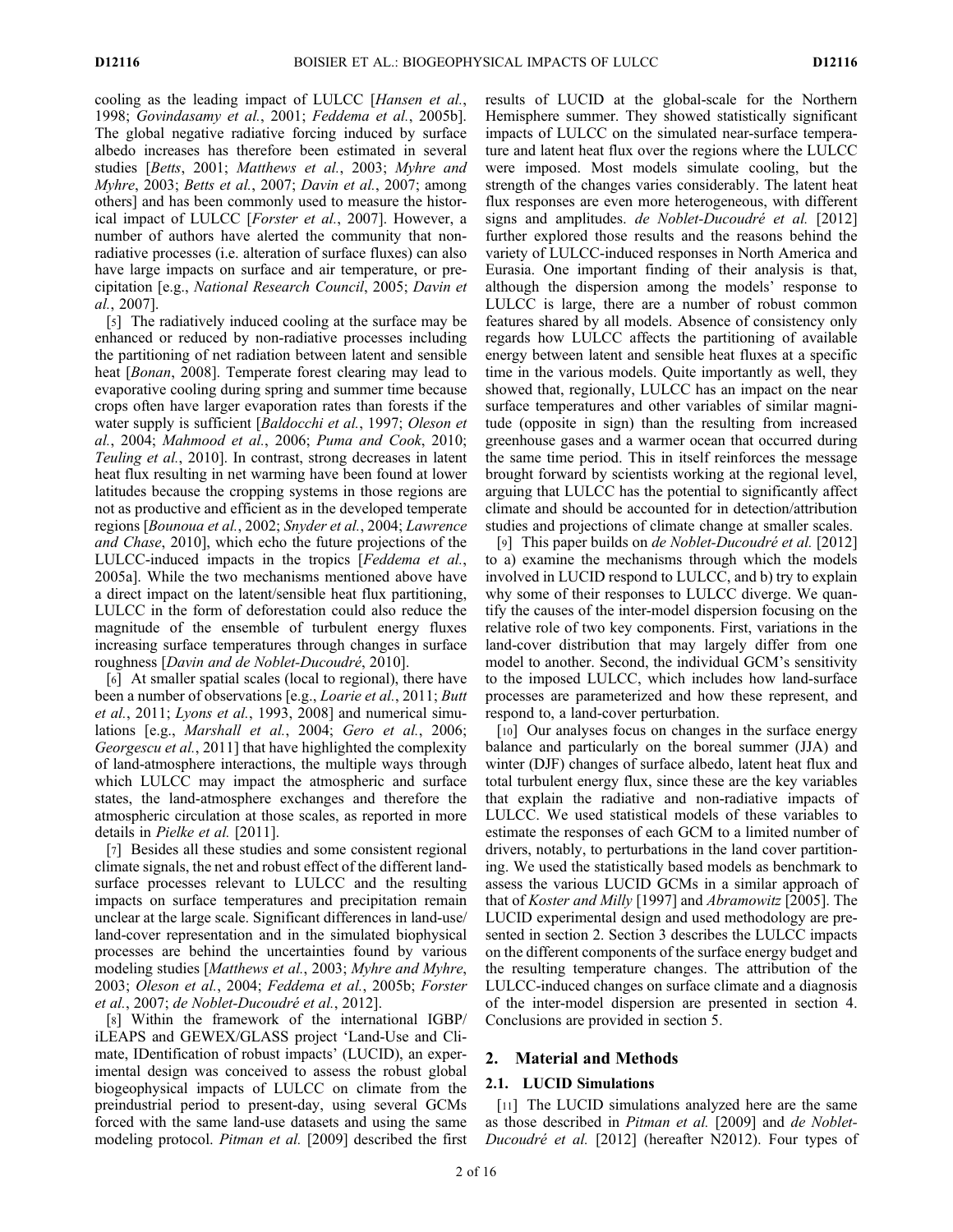Table 1. Simulations Carried out Within the LUCID Intercomparison Project<sup>a</sup>

| <b>Experiment Name</b> | Land-Cover Year | SST/SIC Period | $CO2$ (ppm) |
|------------------------|-----------------|----------------|-------------|
| PD                     | 1992            | 1970-1999      | 375         |
| PD <sub>v</sub>        | 1870            | 1970–1999      | 375         |
| PI                     | 1870            | 1870-1899      | 280         |
| PI <sub>v</sub>        | 1992            | 1870-1899      | 280         |

<sup>a</sup>Prescribed land-cover maps years, sea-surface temperature/sea-ice concentrations (SST/SIC) period and atmospheric  $CO<sub>2</sub>$  concentrations.

simulations were conducted by seven global climate models (GCMs) to evaluate the impact of LULCC from the preindustrial period to present day. Each experiment includes an ensemble of 30-years simulations (five members), computed with prescribed sea surface temperatures (SSTs) and sea-ice concentration (SIC), atmospheric  $CO_2$  concentrations ([ $CO_2$ ]) and land-cover maps (Table 1). All the models used the same SST/SIC HadISST dataset of Rayner et al. [2003] and a combined crop/pasture data set of Ramankutty and Foley [1999] and Klein Goldewijk [2001]. The preindustrial (PI) and present-day (PD) experiments used the prescribed data of the corresponding period, with interannual variability being accounted for uniquely for SSTs and SIC. Another experiment (PDv) was also performed using the present-day SST, SIC and  $[CO<sub>2</sub>]$  (hereafter SST/CO2) and the preindustrial vegetation (set to 1870). Finally, experiment  $Plv$  used the preindustrial SST/CO2 with the current vegetation (1992). Thus, the isolated effect of LULCC between 1870 and 1992 is defined by both differences  $PD - PDv$  and  $PV - PI$ . All simulations have been run in an ensemble mode to include more robustness in the results reported herein.

[12] In this study we explore the main effect of land-use embedded in both SST/CO2–related climate states, and will refer to the LULCC-induced anomaly of a generic variable Y as

$$
\Delta Y = \frac{1}{2} (Y_{PD} - Y_{PDv} + Y_{Phv} - Y_{PI})
$$
 (1)

where  $Y_E$  is the climatological value of Y in a given experiment E.

[13] The seven GCMs involved in LUCID and the land surface models (LSMs) embedded in each GCM (hereafter GCM/LSMs), are ARPEGE/ISBA [Salas-Mélia et al., 2005; Voldoire, 2006], CCAM/CABLE [McGregor and Dix, 2008; Abramowitz et al., 2008], CCSM/CLM [Collins et al., 2006; Oleson et al., 2008], ECEARTH/TESSEL [van den Hurk et al., 2000], ECHAM5/JSBACH [Roeckner et al., 2006; Raddatz et al., 2007], IPSL/ORCHIDEE [Marti et al., 2010; Krinner et al., 2005] and SPEEDY/LPJmL [Strengers et al., 2010; Bondeau et al., 2007]. For further details on the experiment setup and model descriptions, see N2012.

#### 2.2. Methodology

[14] Results from the LUCID simulations show clear impacts on the near-surface temperature and latent heat flux in regions where the land-cover is perturbed, and do not show statistically significant signals elsewhere [*Pitman et al.*, 2009]. Therefore, we focus our analysis on areas where the imposed LULCC is significant. Two regions in respectively North America and west Eurasia were defined where the absolute change in the fraction of the surface occupied by crops or pastures between 1870 and 1992 exceeds 5% (Figure 1). In this study we do not shows specific comparison between these two regions (while N2012 did), so the analyses are related to the combined overall North American and Eurasian region (hereafter NAEA). We focus on the temperate mid-latitudes because Pitman et al. [2009] and N2012 showed these regions to be particularly sensitive to historical LULCC.

[15] Our analysis is based on the components of the surface energy budget (SEB):

$$
Q_{SN} + Q_{LD} = Q_T + Q_{LU} + Q_R \tag{2}
$$

$$
Q_{SN} = (1 - \alpha)Q_{SD} \tag{3}
$$

where  $Q_{SN}$  and  $Q_{SD}$  are the net and downward shortwave radiation,  $Q_{LD}$  and  $Q_{LU}$  the downward and upward longwave radiation,  $Q_T$  the sum of the latent  $(Q_{LE})$  and sensible  $(Q_H)$ heat fluxes,  $Q_R$  a residual term (all values are in  $Wm^{-2}$ ), and  $\alpha$  is the surface albedo. In order to have a closed SEB



Figure 1. Absolute changes in crop and pasture fractions between 1870 and 1992. Solid contours indicate areas with changes larger than 5% in crop or pasture fractions confined to North America and west Eurasia (NAEA).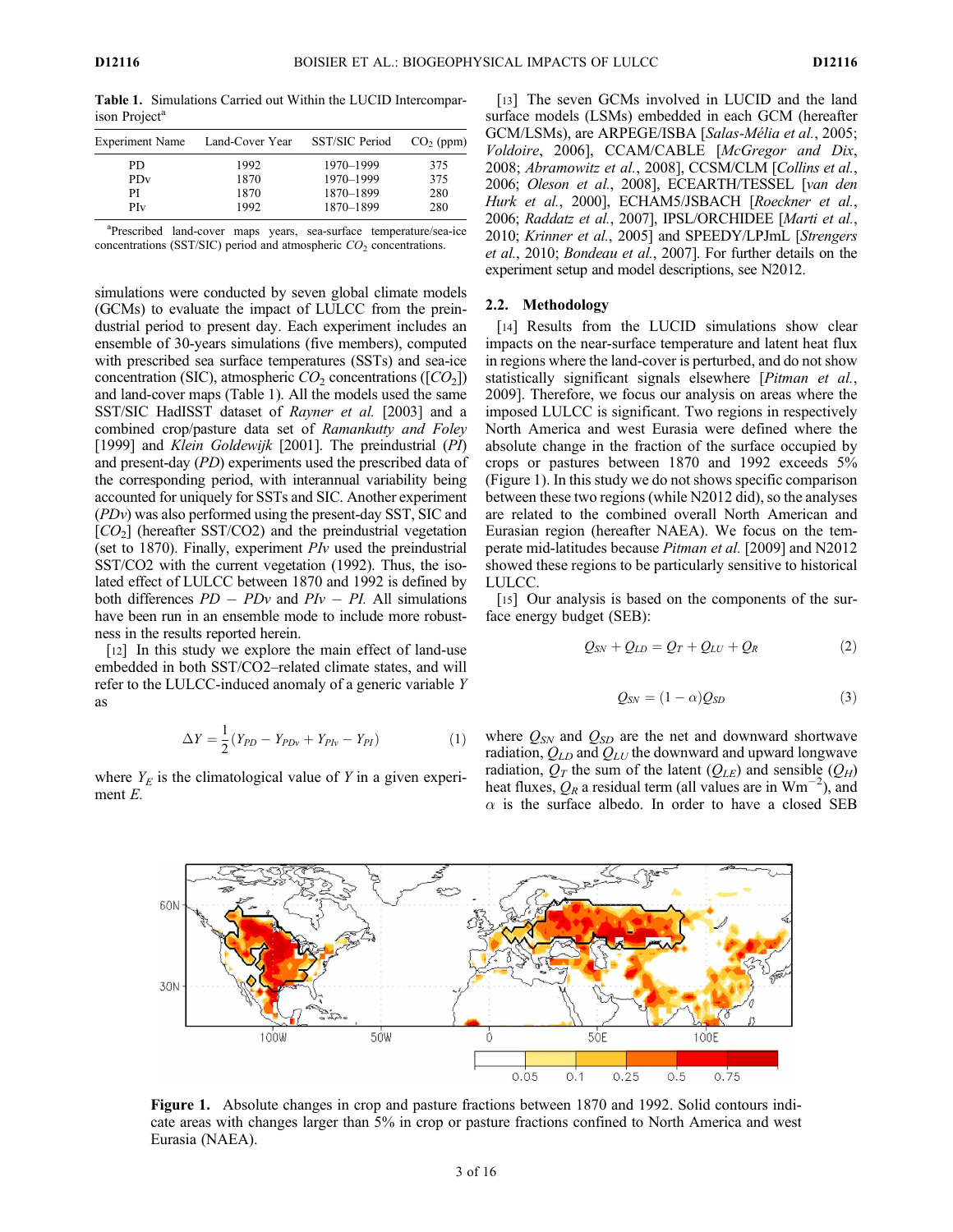Table 2. Regressed (Predictands) and Explanatory (Predictors) Variables Used in Multivariate Statistical Analyses<sup>a</sup>

| Predictand    | Predictor                                                                 |
|---------------|---------------------------------------------------------------------------|
| $\alpha$      | $\mathbf{F}_{\mathbf{v}}, LAI, SWE$                                       |
| $Q_{LE}, Q_T$ | $\mathbf{F}_v$ , <i>LAI</i> , $Q_{SN}$ , <i>R</i> , <i>R</i> <sub>-</sub> |

<sup>a</sup> $\alpha$ : Surface albedo.  $Q_{LE}$ : Latent heat flux.  $Q_T$ : Total turbulent energy flux.  $\mathbf{F}_v$ : Land-cover fractions [evergreen trees  $(F_v)$ , deciduous trees  $(F_d)$ , crops  $(F_c)$ , grasses  $(F_g)$ , bare soil  $(F_s)$ ]. *LAI*: Leaf area index. *SWE*: Snow water equivalent.  $Q_{SN}$ : Net shortwave radiation. R: Precipitation. R .: 1season lag precipitation.

relation,  $Q_R$  is derived explicitly from the other terms in equation (2), and accounts for the energy fluxes not considered here (the soil heat flux principally).

[16] The results described in section 4 are based on multivariate statistical analyses. Linear regressions of  $\alpha$ ,  $Q_{LE}$  and  $Q_T$  were computed for each GCM/LSM within the NAEA region from a set of predictors including surface and atmospheric variables. In order to account for the land-surface properties related to the different types of vegetation, the grid-fractions occupied by the various land-cover types were used as part of these predictors in all analyses. In most of the LSMs assessed here, the biogeography is represented through Plant Functional Types (PFTs). Depending on the model, the grid cell includes one (CABLE), two (TESSEL) or multiple PFTs (CLM, JSBACH, ORCHIDEE, LPJmL). In the case of ISBA, a set of parameters, averaged from those of the different PFTs co-existing within each grid-cell, describes the vegetation-related grid properties. Considering this, the regression models for the three analyzed variables were based on a mosaic approach of the sub-grid heterogeneity; that is, the grid mean value of a generic land-surface quantity  $Y_{\varphi}$  is obtained as the linear combination of the components associated with the different land cover types present in the gridcell, i.e.,

$$
Y_g = \sum_{\nu} F_{\nu} Y_{\nu} \tag{4}
$$

where  $F_v$  is the grid area fraction of the land-cover type v and  $F_v$  is the associated tile value of Y.

[17] To have consistent land-cover types across the models, the various PFTs used in the different LSMs were grouped in four main vegetation classes (evergreen trees, deciduous trees, grasses and crops), in addition to bare soil. These five land-cover types were then used in the regression analysis.

[18] Our objective here is to evaluate the sensitivity of each GCM/LSM to the same historical LULCC perturbation or change in another predictor. Our method therefore estimates seasonal anomalies rather than absolute values. This choice also helps to minimize the effect of non-linear relationships (e.g., soil water availability versus evapotranspiration), and avoid the spatial variability of some surface properties that do not change between the various experiments and that are not assessed here (e.g., soil color). For each GCM/LSM, the seasonal anomalies  $(Y_g)$  represent departures from the climatological mean state of all four experiments  $(\overline{Y_g})$ . The statistical models we used take the first order terms of the expansion of equation (4) when applying perturbed forms of  $Y_{\varrho}$ ,  $Y_{\nu}$  and  $F_{\nu}$ . The functions regressed have then the form:

$$
Y'_{g}(\mathbf{P}) = \sum_{v} \left[ F'_{v} \overline{Y_{v}}(\mathbf{P}) + \overline{F_{v}} Y'_{v}(\mathbf{P}) \right]. \tag{5}
$$

[19] The first term on the right-hand side of equation (5) represents the direct effect of LULCC led by changes in the land-cover partitioning  $(F_v)$  and accounts for grid-mean change in the surface properties resulting from the vegetation perturbation. The second term represents the indirect impact led by a perturbation in the tile values of  $Y_g'(Y_v)$ , which is driven by changes in the environmental variables (e.g., the contribution of snow-cover change to the surface albedo response).

[20] The array P represents the set of predictors used (Table 2) excluding the land-cover fractions  $F_v$ , which are explicitly taken in account in equation (5). The seasonal mean state  $\overline{Y_v}$  and the corresponding anomaly  $Y_v$  are modeled as polynomial expansions over the components of P (see Appendix A).

[21] For the  $Q_{LE}$  and  $Q_T$  analysis, the explanatory variables included in P were the seasonal means of leaf area index (LAI), net shortwave radiation ( $Q_{SN}$ ) and precipitation  $(R)$ , in addition of a 1-season lag precipitation value  $(R)$ . The latter was included to take into account the effect of soil moisture memory [Seneviratne et al., 2006]. The surface energy supply by radiation was considered using only  $Q_{SW}$ . Longwave radiation fluxes are explicitly isolated because they have the potential to mislead the interpretation of the regression results, as they are highly coupled with other drivers and predictands.

[22] The surface roughness  $(Z_0)$  is another important driver of  $Q_{LE}$  and  $Q_T$ , but it was not considered here because it is highly correlated with the forest fraction (Table 3) and, therefore, implicitly accounted for through  $F_v$ . On the same ground, depending on the model, the role that LAI plays in the three assessed predictands should be interpreted with caution, since it may also be significantly collinear with the forest fraction (Table 3). The results shown in section 4.2 were obtained from a second analysis carried out without using LAI as a predictor. This simpler choice allows us to evaluate the statistical models with different land-cover forcings without losing consistency with the LAI patterns.

Table 3. Spatial Correlation Between Forest Fraction and Leaf Area Index  $(r_{FL})$ , and Between Forest Fraction and Roughness Length  $(r_{F,Z})$  in JJA

| GCM/LSM               | $r_{F.L}$ | $r_{F,Z}$ |  |
|-----------------------|-----------|-----------|--|
| <b>ECEARTH/TESSEL</b> | 0.51      | 0.92      |  |
| <b>CCAM/CABLE</b>     | 0.71      | 0.90      |  |
| <b>IPSL/ORCHIDEE</b>  | 0.54      | 0.99      |  |
| SPEEDY/LPJmL          | 0.65      | 0.92      |  |
| <b>ARPEGE/ISBA</b>    | 0.71      | 0.93      |  |
| ECHAM5/JSBACH         | 0.45      | 0.57      |  |
| <b>CCSM/CLM</b>       | 0.88      | 0.88      |  |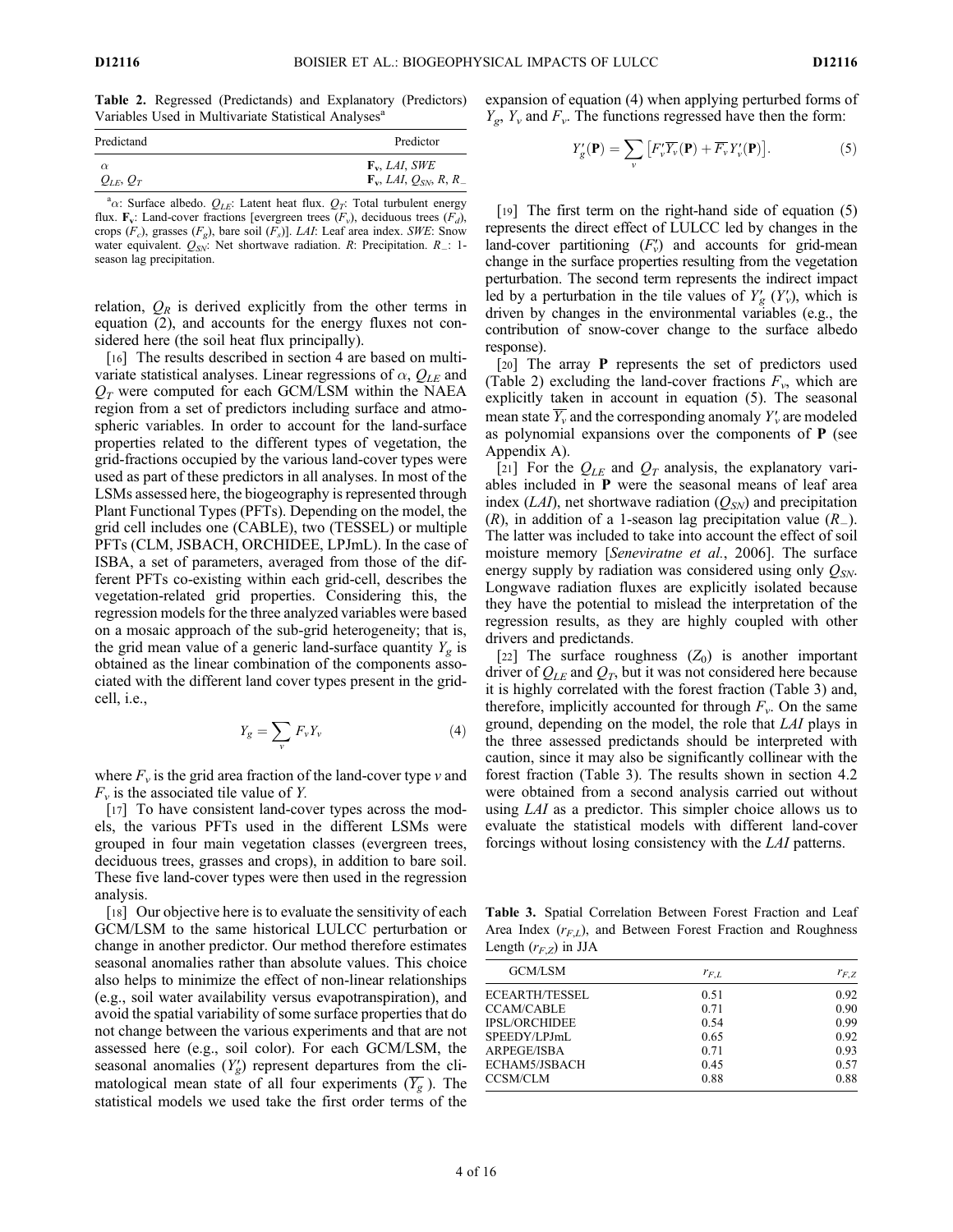Table 4. Winter (DJF) and Summer (JJA) LULCC-Induced Surface Temperature Changes (K) in NAEA<sup>a</sup>

|                       |                | D.JF         |                | JJA.         |
|-----------------------|----------------|--------------|----------------|--------------|
| <b>GCM/LSM</b>        | $\Delta_R T_S$ | $\Delta T_S$ | $\Delta_R T_S$ | $\Delta T_S$ |
| <b>ECEARTH/TESSEL</b> | $-1.62$        | $-0.91$      | $-1.33$        | $-0.78$      |
| <b>CCAM/CABLE</b>     | $-0.14$        | $-0.14$      | $-0.32$        | $-0.54$      |
| <b>IPSL/ORCHIDEE</b>  | $-0.81$        | $-0.26$      | $-0.41$        | 0.43         |
| SPEEDY/LPJmL          | $-0.99$        | $-0.25$      | $-0.39$        | $-0.66$      |
| ARPEGE/ISBA           | $-1.11$        | $-0.76$      | $-0.81$        | $-0.67$      |
| ECHAM5/JSBACH         | $-0.09$        | 0.02         | $-0.29$        | $-0.24$      |
| <b>CCSM/CLM</b>       | $-0.29$        | $-0.11$      | $-0.25$        | $-0.19$      |
| <b>MEAN</b>           | $-0.72$        | $-0.34$      | $-0.54$        | $-0.38$      |

 ${}^{\rm a}\Delta T_S$  is the surface temperature changes simulated by each GCM/LSM, while  $\Delta_R T_S$  are the ones expected from the sole changes in surface radiation. Values derived from changes in upward longwave radiation flux (following equations  $(6)$ – $(8)$ ).

[23] A more complete description of the statistical analysis, of the regression models used, and of the skills of the predicted responses, is provided in Appendix A.

# 3. How Strongly Do the Non-radiative Fluxes Contribute to the Temperature Changes?

[24] The simulated cooling in the NAEA region is a clear impact of LULCC on the surface climate in the ensemble of LUCID simulations, despite the inter-model spread (N2012). In both DJF and JJA the model-mean surface temperature anomalies ( $\Delta T_S$ ) averaged over NAEA are -0.34 K and 0.38 K respectively (Table 4). In DJF, the individual model responses range from  $-0.91$  K (ECEARTH) to 0.02 K (ECHAM5). In JJA, the model spread is slightly greater, ranging from  $-0.78$  K (ECEARTH) to  $+0.43$  K (IPSL).

[25] Using equation (2) we can attribute the changes in surface temperature to changes in each of the SEB components. A perturbation in  $Q_{SN}$ ,  $Q_{LD}$ ,  $Q_T$  or  $Q_R$  can be expressed as an upward infrared radiation anomaly  $(\Delta Q_{LU})$ , by fixing the non-perturbed terms. Then,  $\Delta T_S$  is calculated by inverting the Stefan-Boltzmann law:

$$
\Delta T_S = (\epsilon \sigma)^{-1/4} \left[ \left( Q_{LU}^* + \Delta Q_{LU}^* \right)^{1/4} - Q_{LU}^* 1/4 \right] \tag{6}
$$

where  $Q_{LU}^*$  is derived from the unperturbed components of SEB. The surface emissivity  $(\epsilon)$  is set to 1.0.

[26] Figure 2 shows the monthly near-surface temperature change induced by LULCC in NAEA averaged over all the models (solid line). Dots and shaded bars indicate the net  $\Delta T_S$  and the contributions from changes in the different SEB components (derived from equation (6)). Since the surface energy balance must be maintained, the simulated modelmean temperature response matches closely the one derived from the various SEB fluxes.

[27] The ensemble of LUCID models shows a cooling throughout the year dominated by a consistent decrease in available energy at the surface (defined here as the sum of the net shortwave and the downward longwave radiation;  $Q_A = Q_{SN} + Q_{LD}$ . The  $Q_A$  decreases are mainly driven by the albedo-induced reductions in net solar radiation  $(Q_{SN})$  but also by reductions in the incoming long-wave radiation  $(Q_{LD})$ .  $Q_{LD}$  changes represent an indirect impact of LULCC and, in all models, are approximately proportional to the changes in  $T<sub>S</sub>$  (not shown). This underlines the existence of a positive feedback between  $T<sub>S</sub>$  and incident long-wave radiation as discussed by van der Molen et al. [2011] and reported in N2012. The  $Q_{SN}$  decrease is stronger during the early spring (March), when the model-mean  $T<sub>S</sub>$  anomaly reaches about  $-0.5$  K. The radiative impact is larger during this season due to a maximized effect of the forest-induced snow-masking albedo change combined with the increasing solar radiation availability.

[28] The component of  $\Delta T_S$  induced by  $Q_R$  (white bars in Figure 2) is directed by changes in CCAM/CABLE and SPEEDY/LPJmL principally. The LULCC-induced  $Q_R$  changes are near zero in most models except for these two cases, which show quite large positive values. This highlights an



Figure 2. LULCC-induced monthly surface temperature anomalies derived from changes in the various components of the surface energy budget (inter-model average). Bars indicate the temperature anomaly induced by changes in latent heat flux (blue), in sensible heat flux (red), in net shortwave radiation (grey), in downward longwave radiation (dark grey) and in the residual term (white; see equation (2)). Dots indicate the computed net surface temperature anomalies (all components). Solid line indicates the modelmean of the simulated LULCC-induced monthly 2-m temperature anomalies.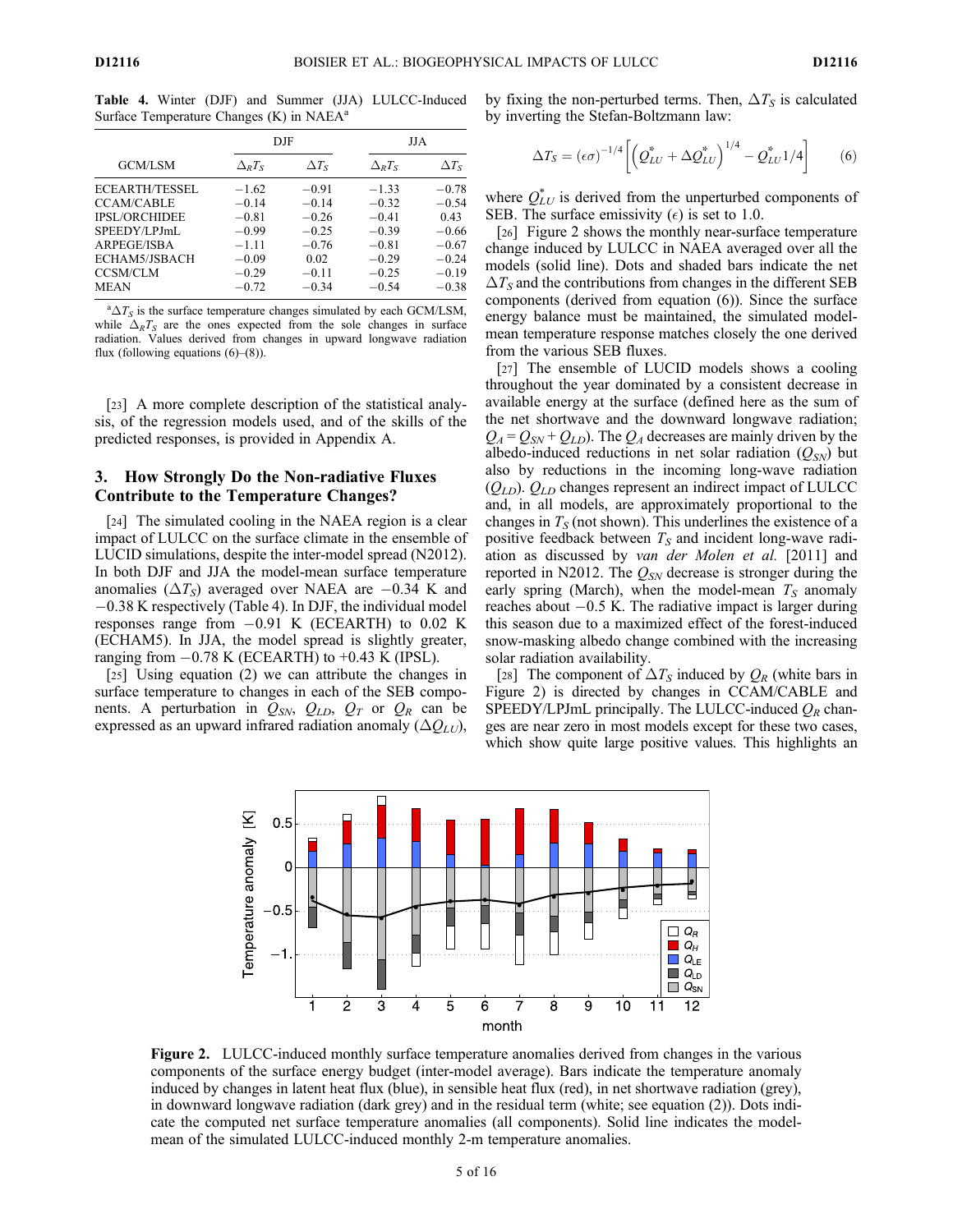

**Figure 3.** Seasonal LULCC-induced anomalies of available energy  $O<sub>A</sub>$  (gray bars), total turbulent energy flux  $Q_T$  (black edge bars) and upward longwave radiation  $Q_{LU}$  (red edge bars). Black and red dots indicate the anomalies of  $Q_T$  and  $Q_{LU}$  expected from the changes in  $Q_A$  (derived from equations (7) and (8)). ECE, CCA, IPS, SPE, ARP, ECH and CCS are the GCM/LSMs acronyms for respectively ECEARTH/ TESSEL, CCAM/CABLE, IPSL/ORCHIDEE, SPEEDY/LPJmL, ARPEGE/ISBA, ECHAM5/JSBACH and CCSM/CLM.

issue in the surface energy closure of CABLE and LPJmL, showing a lack of consistency between the surface temperature responses and the changes in the SEB components.

[29] In contrast to the impacts on radiative fluxes, the model-mean changes of sensible  $(Q_H)$  and latent  $(Q_{LE})$  heat fluxes lead to a systematic warming (red and blue bars in Figure 2). The radiatively induced drop in  $T<sub>S</sub>$  is therefore dampened by the warming effect due to the decrease in the ensemble of turbulent heat fluxes  $(Q_T)$ . The  $Q_T$  anomalies are almost as large as those of  $Q<sub>A</sub>$  during the summer (JJA) and, as shown below and discussed in N2012, they are much larger than one would expect from the surface radiation perturbations. Figure 3 highlights these changes in the breakdown of  $Q_A$  between  $Q_T$  and  $Q_{LU}$  during the winter (DJF) and summer (JJA), for each individual model in NAEA.

[30] When land-cover is set to its preindustrial conditions (i.e., the mean between the experiments  $PI$  and  $PDv$ ; see Table 1) the partitioning of  $Q_A$  into  $Q_T$  and  $Q_{LU}$ , averaged over NAEA, is about 0.25  $(Q_T/Q_A)$  and 0.75  $(Q_{LU}/Q_A)$  in JJA, and 0.05  $(Q_T/Q_A)$  and 0.95  $(Q_{LU}/Q_A)$  in DJF (these ratios are quite similar from one model to another). If one assumes that those ratios do not change when land-cover changes, then the radiatively induced responses of  $Q_T$  and  $Q_{LI}$  can be estimated by:

$$
\Delta_R Q_T = \left(\frac{Q_T}{Q_A}\right)_{pi} \Delta Q_A \tag{7}
$$

$$
\Delta_R Q_{LU} = \left(\frac{Q_{LU}}{Q_A}\right)_{pi} \Delta Q_A.
$$
\n(8)

[31] These estimates, calculated for each model from equations (7) and (8), are shown in Figure 3 as black and red dots respectively. Most models show larger absolute changes in  $Q_T$  than expected by the perturbation to  $Q_A$ . Since the SEB must be maintained, these 'extra' (non radiatively induced)  $Q_T$  reductions are associated with weaker  $Q_{LU}$  responses (relative surface warming) than those expected from the  $Q_A$ anomaly. This effect is particularly strong in the IPSL/

ORCHIDEE case, model that therefore displays warming instead of cooling in JJA. Our conclusion does not hold for CCAM/CABLE and SPEEDY/LPJmL in JJA because their net changes (sum) of  $Q_T$  and  $Q_{LU}$  are larger than those of  $Q_A$  (i.e., large  $Q_R$  changes compared to the other models). [32] Thus, the LULCC-induced reduction in  $Q_A$  plays a fundamental role explaining the surface cooling observed in most models and all seasons in NAEA. However, the large decrease in  $Q_T$ , which can partially be attributed to the LULCC-induced decrease in  $Z_0$ , dampens this cooling. Quantitatively, the net effect of  $Q_T$  changes (averaged over all GCM/LSMs) leads to  $T<sub>S</sub>$  responses that are about 50% and 30% smaller (warmer), in DJF and JJA respectively, than the values that would be expected from reductions in  $Q_{SN}$  and  $Q_{LD}$  alone (Table 4). This means that if surface albedo changes were to be the only perturbation following LULCC, the ensemble of LUCID models would simulate stronger cooling in  $T<sub>S</sub>$  (by  $-0.7$  K and  $-0.5$  K in DJF and JJA respectively;  $\Delta_R T_S$  in Table 4). The temperature dampening is true for most models, but the magnitude of this effect varies, as do the changes in  $Q_T$ . We hypothesize, in the following, that the main cause of this dispersion resides in differences in the LSMs' parameterizations of  $Q_{LE}$  and  $Q_H$ .

# 4. Attribution of the LULCC-Induced Changes to Specific Sources

[33] N2012 concluded that there are two main reasons why the various models have responses of different magnitude and even of different sign for some variables (such as latent heat flux for examples). One comes from the differences in the land-cover forcing itself. The GCM/LSMs indeed followed different rules to include the changes in crop and pasture, and thus, the nature and magnitude of imposed deforestation by the individual models between preindustrial times and present-day were quite different (Table 5). The other one comes from how LULCC affects the partitioning of  $Q_T$  between  $Q_{LE}$  and  $Q_H$  for a specific time period in the various models. N2012 however did not come to the point of quantitatively attributing the dispersion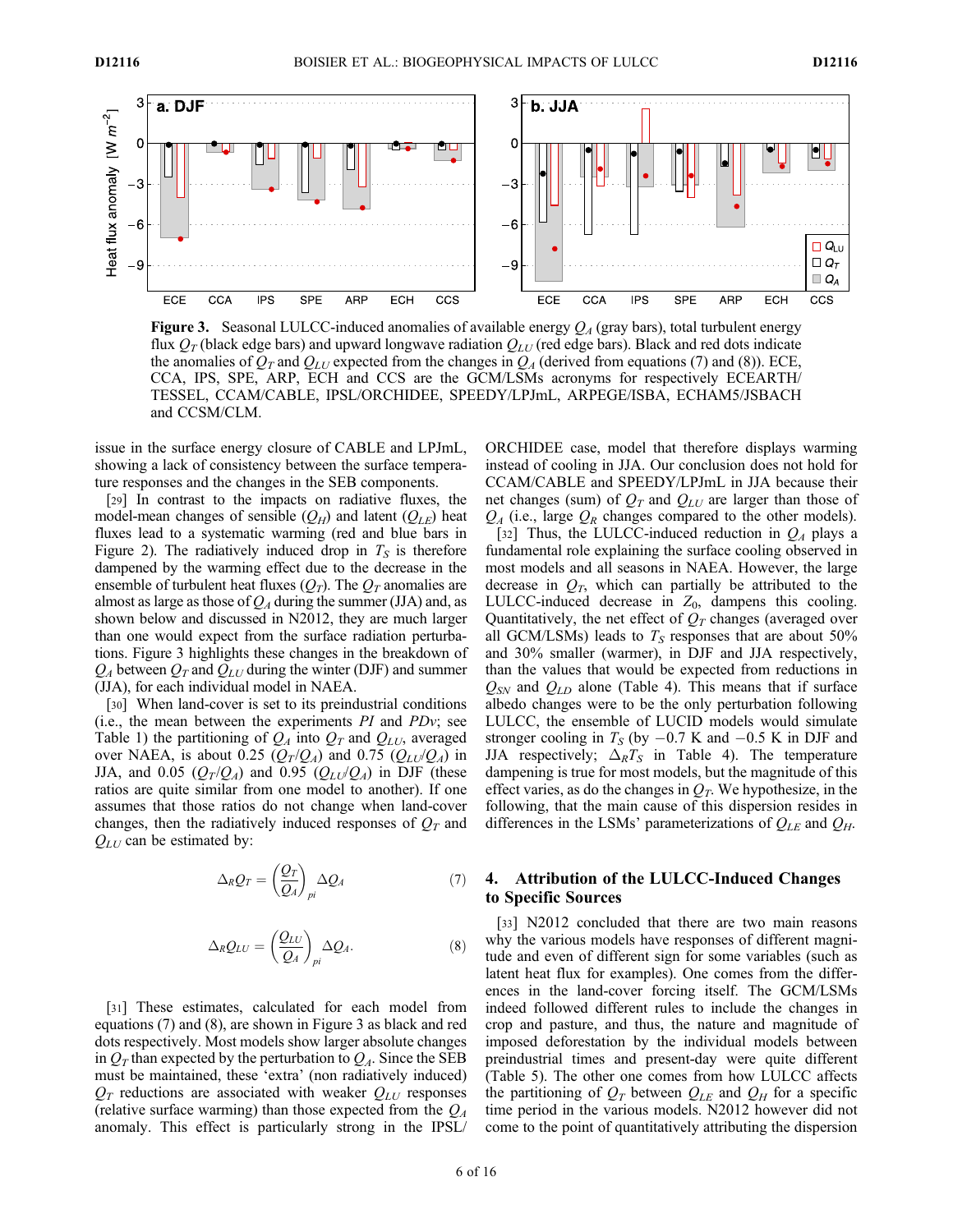Table 5. Forest Area Change in NAEA  $(10^6 \text{ km}^2)$  Between 1870 and 1992

| GCM/LSM                                                                                                     | Evergreen                                                | Deciduous                                                | Total                                                                                                                            |
|-------------------------------------------------------------------------------------------------------------|----------------------------------------------------------|----------------------------------------------------------|----------------------------------------------------------------------------------------------------------------------------------|
| <b>ECEARTH/TESSEL</b><br><b>CCAM/CABLE</b><br>IPSL/ORCHIDEE<br>SPEEDY/LPJmL<br>ARPEGE/ISBA<br>ECHAM5/JSBACH | $-0.3$<br>$-1.7$<br>$-1.0$<br>$-1.4$<br>$-1.7$<br>$-0.7$ | $-2.9$<br>$-1.0$<br>$-1.3$<br>$-0.9$<br>$-0.3$<br>$-0.5$ | $-3.2$ ( $-30\%$ )<br>$-2.7$ ( $-26\%$ )<br>$-2.3$ ( $-22\%$ )<br>$-2.3$ ( $-21\%$ )<br>$-2.0$ ( $-20\%$ )<br>$-1.2$ ( $-11\%$ ) |
| <b>CCSM/CLM</b>                                                                                             | $-0.6$                                                   | $-0.6$                                                   | $-1.2$ ( $-11\%$ )                                                                                                               |

between the various models to one or the other source, which is what we do in the following.

# 4.1. How Sensitive Are the Various LSMs to LULCC?

[34] For four variables that are simulated within LSMs  $(\alpha,$  $Q_{SN}$ ,  $Q_{LE}$ ,  $Q_T$ ), we have calculated their LULCC-induced changes relative to the net changes in areal fractions of the herbaceous vegetation  $\Delta F_H$  (the resulting change in the fraction of crops and grasses;  $\Delta F_C + \Delta F_G$ ) for each GCM/ LSM. Figure 4 displays the resulting anomalies of each variable within each model in both DJF and JJA. Since LSMs did not include significant changes in bare soil areas, these normalized changes represent an estimate of the models responses to a hypothetical total deforestation over NAEA.

[35] Although consistent in sign, the sensitivity of  $\alpha$  to LULCC varies in magnitude among the various models (Figure 4a), especially during the winter (DJF). In this season, the model differences roughly follow the LULCCinduced albedo changes when large snow-cover conditions prevail (obtained from grid-cells showing monthly SWE values larger than 50 mm; indicated by crosses in Figure 4a). The albedo responses under snow are estimates of the snowmasking albedo effect. This effect is of about 0.35 when averaged over the models, in agreement with previous observational studies that compared the snow-covered surface albedos of mixed forest and herbaceous [e.g., Jin et al., 2002; see also Bonan, 2008]. However, the individual values range between 0.27 and 0.48, revealing quite different albedo sensitivities to LULCC in snowy conditions. In addition, the differences between the simulated net  $\alpha$  responses in DJF are larger than those obtained with large snow coverage, thereby showing that snow extent and depth at specific time periods vary significantly from one model to another, increasing the uncertainty in the responses to LULCC.

[36] The LULCC-induced albedo changes in JJA are weak compared to the DJF ones, but are likely to result in larger changes in net solar radiation at the surface due to larger incoming values, as highlighted by the normalized changes in  $Q_{SN}$  (Figure 4b). The magnitudes of  $Q_{SN}$  anomalies are generally well correlated with those of  $\alpha$ , in spite of a few exceptions. ECHAM5/JSBACH, for instance, undergoes an increase in incoming shortwave radiation, resulting from a decrease in cloud cover (not shown), which offsets the  $\alpha$ effect in DJF. Such behavior has already been reported for ECEARTH/TESSEL in the tropics [van der Molen et al., 2011].

[37] Figure 4d clearly shows that  $Q_T$  simulated for example by IPSL/ORCHIDEE is particularly sensitive to deforestation in JJA, while the same flux simulated by ECHAM5/ JSBACH is insensitive to the removal of forests. Further, those models show opposite  $Q_{LE}$  responses during the same



Figure 4. LULCC-induced changes in (a) surface albedo, (b) net shortwave radiation, (c) latent heat flux, and (d) total turbulent energy flux in NAEA. Anomalies normalized against the net changes in herbaceous fraction (crops + grasses/pasture,  $\Delta F_H$ ). Gray and black bars are for the Northern Hemisphere winter (DJF) and summer (JJA) respectively. Crosses in Figure 4a illustrate the normalized winter albedo anomalies calculated from grid-cells within NAEA showing large snow content ( $SWE > 50$  mm). Model acronyms are the same as in Figure 3.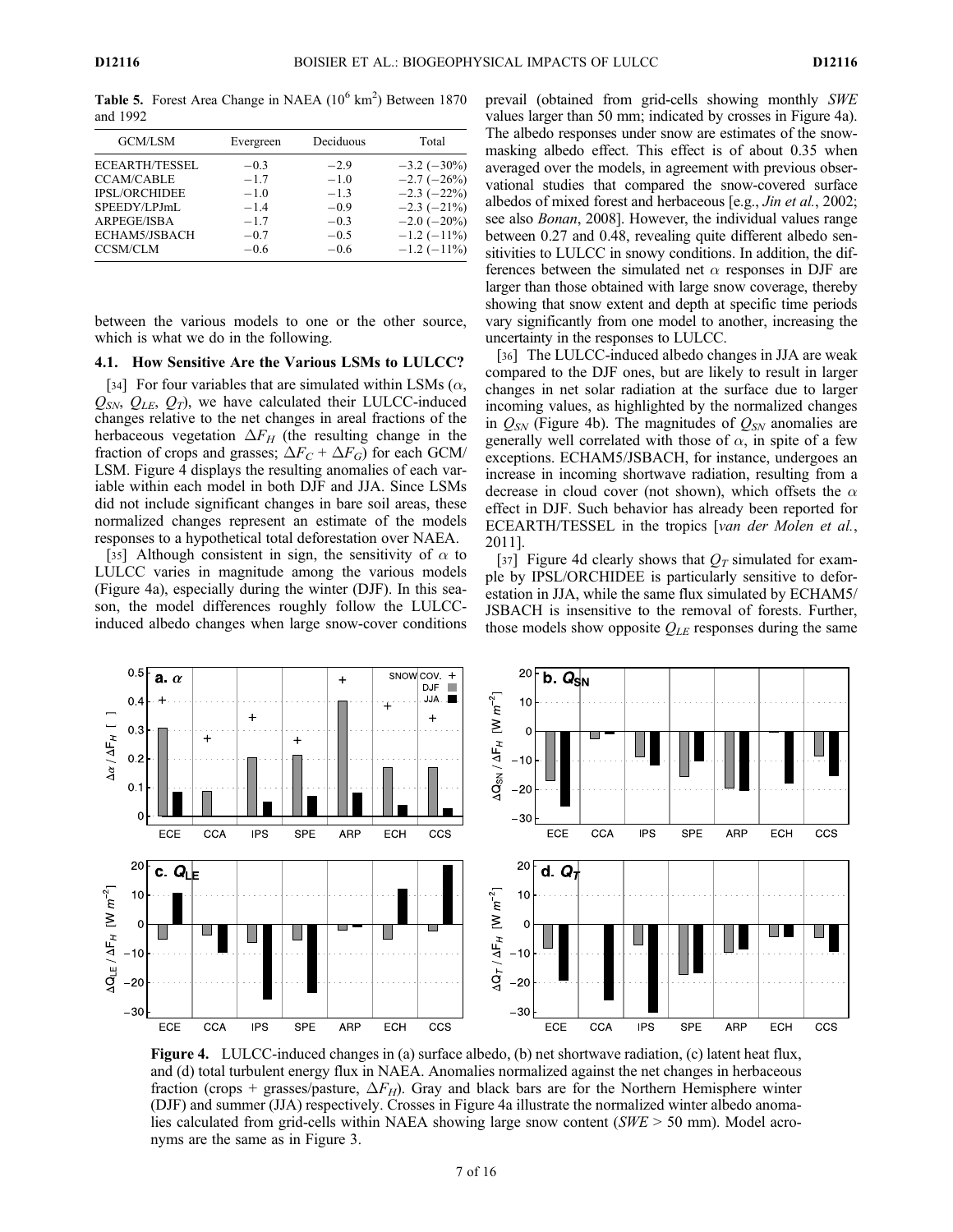

Figure 5. Reconstructed LULCC-induced changes in (a and b) surface albedo in DJF and (c and d) latent heat flux in JJA. Calculations are done for the seven LUCID GCM/LSMs and their specific land cover maps in NAEA. Figures 5a and 5c illustrate the mean response of each model and the  $\pm 1$  mean deviation (MD) associated to various land-cover forcings. The length of each error bar therefore represents the sensitivity of each GCM/LSM to the various vegetation maps tested. Figures 5b and 5d show mean response associated to each land-cover map and the spread resulting from the choice of GCM/LSM. Veg'MOD' stands for the land-cover map of the specific model. Model acronyms are the same as Figure 3.

season (Figure 4c). It is also clear that one model may have a relatively (to other models) strong response in one variable (e.g., IPSL/ORCHIDEE for  $Q_{LE}$  or  $Q_T$ ) and a relatively weak response in another one (same model for  $Q_{SN}$ ). Quantifying the robust impacts of LULCC on climate from our simulations is therefore complicated by the wide range of sensitivities the LSMs display to LULCC. As noted by N2012, this highlights the need to evaluate LSMs by examining how they respond to a perturbation in addition to how they simulate an average state.

[38] Figure 4d therefore shows large differences between the models in  $\Delta Q_T$  as a function of  $\Delta F_H$  for individual seasons, while N2012 tended to conclude, from their Figure 12, that  $\Delta Q_T$  was rather proportional to the magnitude of deforestation. This may be true at the annual timescale but is certainly wrong at the seasonal one. LSMs therefore also diverge in estimating how  $Q_T$  responds to LULCC, and not only in the way they partition  $Q_T$  and its changes between  $Q_{LE}$  and  $Q_H$ , as N2012 tended to conclude.

## 4.2. Relative Contributions of Land Cover Map and Model Sensitivity to the Inter-model Variability

[39] We used a multivariate regression analysis (section 2) to attribute the dispersion between the individual models'

response to LULCC either to (a) the differences in land-cover changes since preindustrial times or to (b) the parameterizations included in the individual models that lead to different sensitivities to land cover perturbations. For the three variables assessed in this analysis ( $\alpha$ ,  $Q_{LE}$  and  $Q_T$ ), the regression models allow an evaluation of parameterization differences between the various GCM/LSMs (represented by the regression coefficients) and of differences in land cover forcing. For each GCM/LSM we reconstructed the responses to LULCC in NAEA, and each model was forced with each of the seven alternative land-cover maps. The set of 7 (models) by 7 (land-cover patterns) reconstructions were evaluated with a common (model-mean) perturbation of the environmental drivers (snow content, precipitation and net shortwave radiation; see Table 2) to avoid including potential differences that would result from ranges in the climate forcing itself. In order to minimize the effect of outliers, we use the simple mean deviation (MD) statistic (i.e., the average of the absolute deviations of series elements from the series mean) as a spread measure instead of the more typical standard deviation.

[40] Figure 5 shows the reconstructed responses to LULCC for two sensitive cases:  $\alpha$  in DJF and  $Q_{LE}$  in JJA. The LULCCinduced anomalies are illustrated in two ways (Figures 5a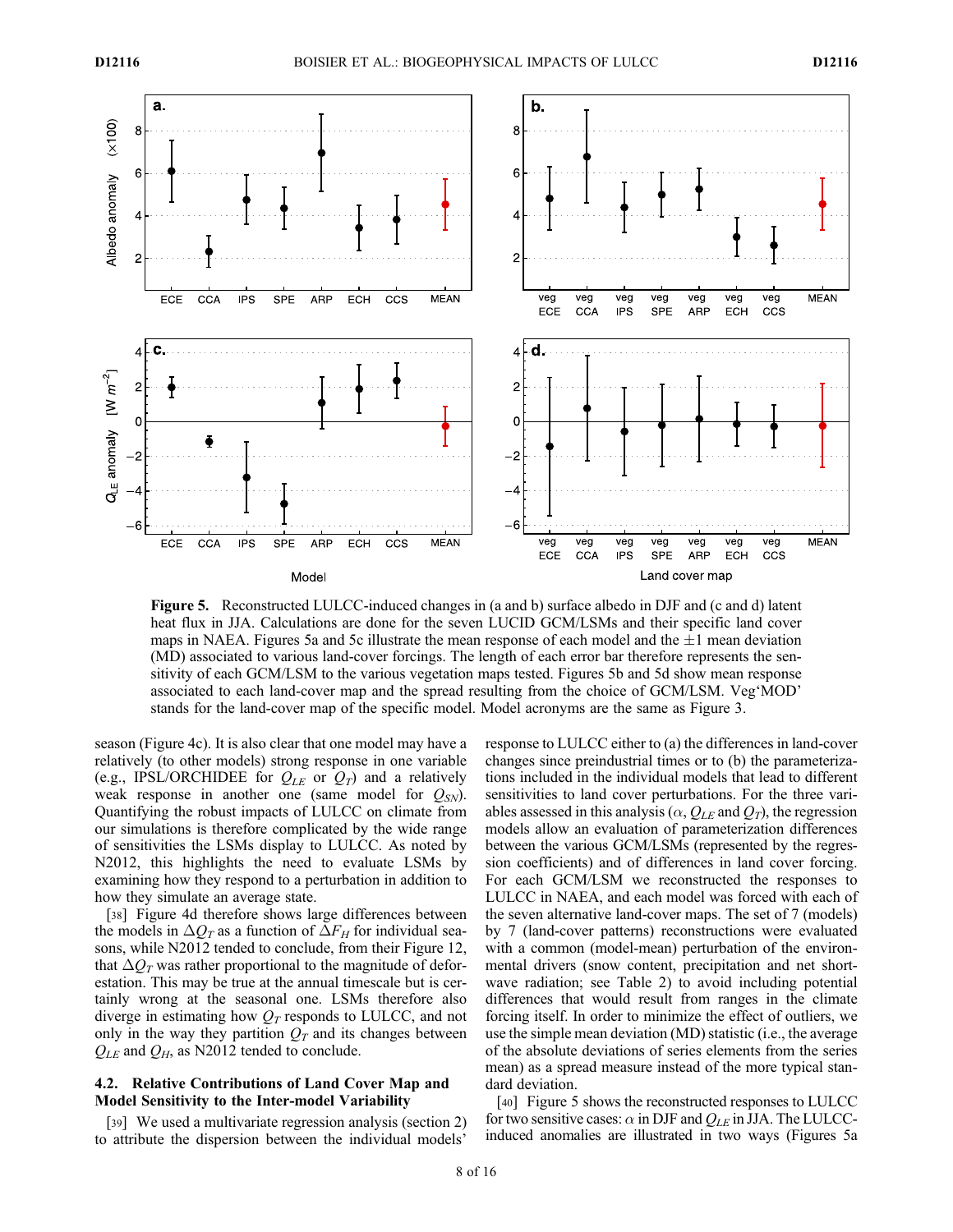

Figure 6. Inter-model mean deviation (MD) of the computed seasonal LULCC-induced anomalies (GCMs-based statistical reconstructions) of (a and b) surface albedo, (c and d) latent heat, and (e and f) total turbulent heat flux in NAEA. Bars VEG and PAR illustrate the estimated inter-model spread induced by respectively the different land-cover forcings and the different land-surface parameterizations (see Figure 5). REF indicates the MDs accounting simultaneously for VEG and PAR. Reconstructions VEG, PAR and REF are forced by common (model-mean) changes in the environmental predictors (see text). ALL indicates the MDs resulting from the fully reconstructed responses (accounts simultaneously for VEG and PAR and the individual model changes in environmental predictors). Differences between REF and ALL result therefore from the LULCC-induced environmental changes in each GCM/LSM. MOD illustrates the MDs between the responses simulated by the GCM/LSMs.

and 5c on one hand, and Figures 5b and 5d on the other). Figures 5a and 5c show the average responses of  $\alpha$  and  $Q_{LE}$ reconstructed for each GCM/LSM and their associated variation  $(\pm 1$  MD) resulting from various land-cover forcing– derived responses. To construct these figures, each statistical model derived for a given GCM/LSM has been driven by the land-cover forcing of all individual GCM/LSMs. Thus, the error bar length (2 MD) is an estimate of how different the albedo (or the latent heat flux) anomaly would be had a given GCM/LSM used the land-cover forcing from another GCM/ LSM.

[41] In turn, Figures 5b and 5d show the mean  $\alpha$  and  $Q_{LE}$ responses reconstructed for each of the imposed LULCC maps and their resulting dispersion associated to the various model–derived results. The error bar length indicate in this case an estimate of how different the individual LSMs respond to the same land-cover forcing (e.g., vegECE refers to the reconstructed responses of all models to the landcover forcing of ECEARTH/TESSEL). In all figures, the final value (labeled as MEAN) indicates the mean of the means (the resulting model-mean response of the concerned variable) and the corresponding error bar is the mean of the MDs (i.e., in Figures 5a and 5c, this represents the mean spread induced by the different land-cover maps). These averaged MDs have been re-plotted in Figure 6 and labeled as VEG to illustrate the multi-model spread component related to the various land-cover forcings (as those shown in Figures 5a and 5c), and labeled PAR to represent the mean spread resulting from the various LSMs parameterizations (as those shown in Figures 5b and 5d).

[42] The reconstructed anomalies of  $\alpha$  and  $Q_{LE}$  highlight the different sensitivities to LULCC shown by the LUCID GCM/LSMs (Figures 5a and 5c) and agree with the results shown in Figure 4. Particularly, in the  $Q_{LE}$  case, the mean values reproduce the inherent responses to LULCC of each model (e.g., clearly negative in the case of IPSL/ORCHI-DEE and SPEEDY/LPJmL, or positive in the case of ECEARTH/TESSEL and CCSM/CLM; dots in Figure 5c). Further, the MD values show that some models are fairly insensitive in their  $Q_{LE}$  responses to the differences between the imposed LULCC (ECEARTH/TESSEL, CCAM/CABLE and CCSM/CLM), while others show quite different amplitudes (IPSL/ORCHIDEE). For some models such as CCSM/ CLM for example, the positive "mean"  $Q_{LE}$  response can be traced back to the way the CLM LSM calculates latent heat flux and more specifically the contribution, to total evapotranspiration, of soil evaporation, canopy interception and transpiration. Lawrence and Chase [2009] have qualified this evapotranspiration partitioning in this version of CLM as "inconsistent", and have concluded that changing this partitioning may have significant consequences on climate modeling experiments investigating the influence of LULCC.

[43] In Figures 5b and 5d, the land-cover forcing in the xaxis is sorted by decreasing amount of deforestation (from that prescribed in ECEARTH/TESSEL (vegECE) to that of CCSM/CLM (vegCCS); see Table 5). As expected, the mean responses and the associated spread are quite small when LULCC is small (i.e., all the models show weak responses when evaluated with the land cover of ECHAM5/JSBACH and CCSM/CLM), and increase with the magnitude of deforestation. One clear exception can be seen for  $\alpha$  in DJF (Figure 5b): the larger response occurs when the models are forced with land cover maps of CCAM/CABLE (vegCCA) rather than those of ECEARTH/TESSEL (vegECE). This results from the type of forest that has been removed at the expense of crops and pasture. Deciduous forests are mainly decreased in TESSEL while in CABLE the largest decrease is in evergreen trees (Table 5), thereby inducing a larger change in snow-masking effect during the winter.

[44] The MD between the various model responses of  $\alpha$  and averaged over the seven land cover patterns (MEAN error bar in Figure 5b) are almost identical to the averaged MD that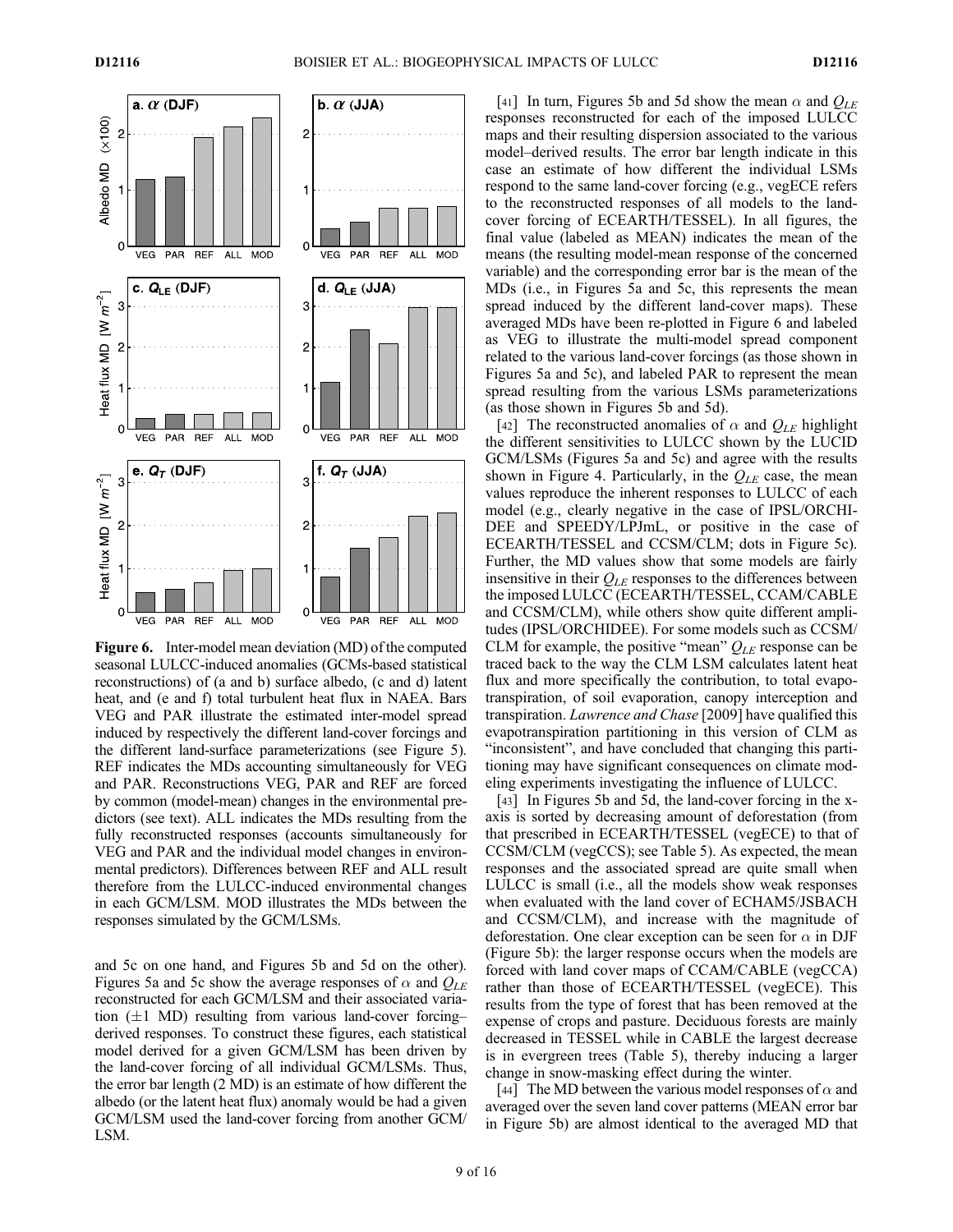measures the spread between the various land-cover forcings (MEAN error bar in Figure 5a), showing that both the land cover forcing strength and the model sensitivity to LULCC play a similar role in explaining the final inter-model spread in the winter albedo responses. In contrast, for the summer  $Q_{LE}$ case, the mean spread related to the inherent responses of the models (MEAN error bar in Figure 5d) is clearly larger than the one related to the different LULCC forcing (Figure 5c), indicating a stronger role of the model's parameterizations in the resulting net inter-model spread.

[45] The averaged MDs illustrated in Figure 5 and those related to the other variables assessed ( $\alpha$ ,  $Q_{LE}$  and  $Q_T$ , in DJF and JJA) are summarized in Figure 6. As indicated above, VEG bars represent the contribution to the dispersion among the various models' responses to LULCC of the different magnitudes of LULCC, while PAR illustrates the contribution of the various model parameterizations. As a reference for these two quantities, the resulting MD between the individual model responses reconstructed with their corresponding land-cover forcings, but using a common perturbation in the environmental predictors (same as used in VEG and PAR reconstructions), is also illustrated in Figure 6 (labeled as REF). Further, values indicated as ALL and MOD in Figure 6 show the inter-model MDs of the fully reconstructed responses (including the individual environmental drivers) and of the simulated responses (from the GCM/LSMs), respectively.

[46] As already stated, for  $\alpha$  in DJF or  $Q_{LE}$  in JJA, the LSM parameterizations play a role as important as the LULCC strength in explaining the differences between the model responses to LULCC. In general, the MD associated to the various land-surface forcings (VEG) is of the same order of magnitude, but often lower than PAR, particularly for the summer (JJA) responses of  $Q_{LE}$  and  $Q_T$  (Figure 6). While VEG and PAR are not identical, accounting for both simultaneously (REF bars) explains more than 75% of the MD resulting from the fully reconstructed responses (ALL) or the simulated responses (MOD). In the case of  $\alpha$  and  $Q_T$ , both VEG and PAR generate less dispersion than REF in DJF and JJA, showing that those two sources of dispersion are additive, increasing the final spread. For the JJA  $Q_{LE}$ case, there is some compensatory effect and the spread induced by PAR is slightly greater than that obtained in REF. The differences between REF and ALL result from the LULCC-induced atmospheric changes in each GCM/LSM; i.e., atmospheric feedbacks amplify the  $Q_{LE}$  responses to LULCC, increasing the resulting inter-model spread (see section 4.3).

## 4.3. Attribution of LULCC Responses to Various Drivers

[47] Given that more than 50% of the inter-model dispersion in the responses of  $\alpha$ ,  $Q_{LE}$  and  $Q_T$  is explained by the different GCM/LSM sensitivities to LULCC, we have used our statistical models to evaluate the nature of the model responses and to estimate the contribution of the various drivers assessed. For each GCM/LSM and each variable  $(\alpha,$  $Q_{LE}$  and  $Q_T$ ) we have therefore calculated the LULCCinduced variation components of their different predictors (Figure 7). To highlight the inherent model differences, the reconstructed responses to LULCC were normalized with the corresponding change in  $F_H$ , as was done for Figure 4.

[48] Since the regression model of  $\alpha$  explicitly separates the snow-free and the snow-covered albedos (see Appendix A), the changes of this variable can be attributed to both quantities. In all models, the LULCC-induced winter (DJF)  $\alpha$  anomalies are clearly led by the changes in its snowcovered component, which represents the change in canopy snow-masking effect (Figure 7a). The latter can be induced by changes in vegetation the partitioning  $(F_v; \text{dark grey bars})$ in Figure 7a) and/or by changes in the LAI for a given vegetation type (light grey bars). The type of response varies across the models: IPSL/ORCHIDEE and SPEEDY/LPJmL respond only to perturbations in  $F_v$ , while the rest also show a contribution of LAI changes. Changes in the snow content (SWE) represent an indirect impact of LULCC that could result from a positive feedback between temperature, snowpack and  $\alpha$  (i.e., snow-albedo feedback). The sign of simulated SWE changes are consistent with this, but do not represent a significant contribution to the overall  $\alpha$  responses (indicated with white bars in Figure 7a), and is only noticeable in some models (e.g., ECEARTH/TESSEL). The snow-free–related  $\alpha$  changes also play a secondary role during the winter (green bars). Although different in amplitude, the  $\alpha$  responses in DJF of the various models are quite similar in their form and are dominated by snow and foliage projected cover. This confirms the conclusions of N2012 that the main processes behind the changes in  $\alpha$  are coherent between models.

[49] The summer (JJA)  $\alpha$  responses to LULCC are driven by differences in the snow-free optical properties of the various land cover types  $(F_v)$ , and by changes in LAI (the contributions of both drivers are displayed together in Figures 7 and 8). CCAM/CABLE shows a negligible  $\alpha$ anomaly in JJA because this version of the model does not distinguish leaf/stem albedos between PFTs. The other models show an averaged snow-free  $\alpha$  response of about 0.05, in agreement with observed snow-free albedo differences between herbaceous and forest [*Jin et al.*, 2002], but – as for the snow covered case– with significant differences between the individual results (ranging from 0.025 to 0.08).

[50] The results are clearly less uniform in the  $Q_{LE}$  case in JJA (Figure 7d). First, all drivers play a significant role explaining the LULCC-induced changes of this variable. Second, the scale of explanation varies greatly between models in both magnitude and sign. The anomalies induced by perturbations in the vegetation partitioning  $(F_v)$  and LAI are mainly responsible for the model differences in the overall  $Q_{LE}$  responses. Although different in sign, the precipitation-induced  $Q_{LE}$  anomalies (the contribution of both drivers R and R- are shown together; blue bars in Figure 7d) show a similar contribution between the models when compared to the precipitation changes themselves (see Figure 8b). In addition, the LULCC-induced precipitation anomalies in JJA are closely proportional to the  $Q_{LE}$ ones when compared between the models (not shown). These patterns show that the impacts of LULCC on  $Q_{LE}$ and precipitation are not independent and, on the contrary, suggest a coupling and positive feedback between these variables of similar intensity between the models. This agrees with previous studies that identify a positive soil moistureevapotranspiration feedback in the Northern Hemisphere temperate regions [Koster et al., 2004; Seneviratne et al.,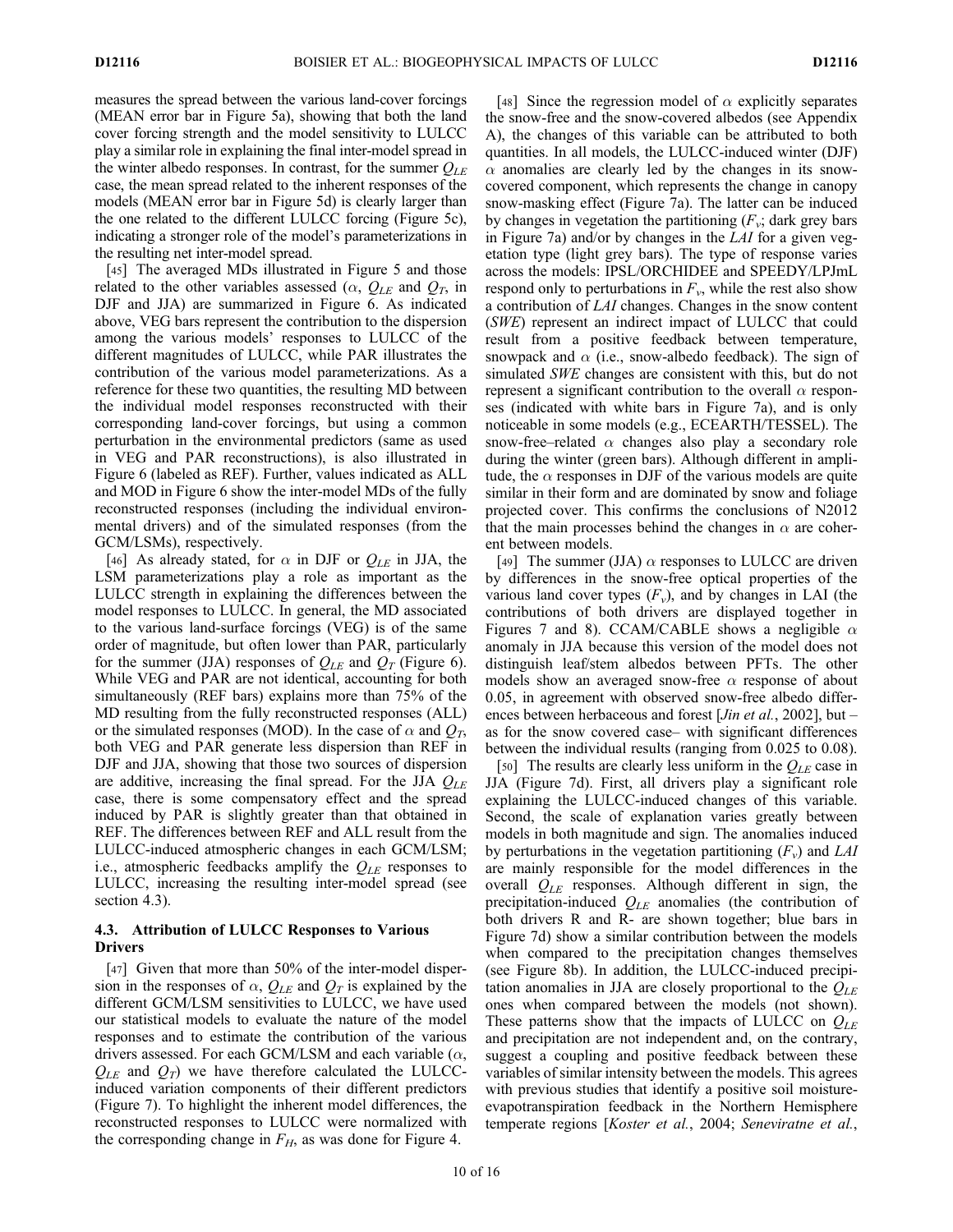

Figure 7. Reconstructed seasonal LULCC-induced anomalies of (a and b) surface albedo, (c and d) latent heat flux, and (e and f) total turbulent flux in NAEA. As for Figure 4, the anomalies are normalized with the corresponding change in herbaceous area ( $\Delta F_H$ ). Stacked bars illustrate the contribution from different drivers used in the corresponding multivariate analysis (Table 2). Red crosses indicate the LULCCinduced anomalies in the concerned variable simulated by the GCM/LSMs. Model acronyms are the same as Figure 3.

2010]. Except for SPEEDY/LPJmL, the  $Q_{LE}$  anomalies induced by shortwave radiation changes are also consistent between the models, with values approximately proportional to the  $Q_{SN}$  perturbations (white bars in Figure 7d).

[51] In the case of CCSM/CLM, the reconstructed  $Q_{LE}$ anomalies seem to underestimate the LAI effect against the contribution of  $F_v$  (this is not a surprise given the large spatial covariability between forest fraction and LAI in this model, Table 3). However, as already discussed in section 4.2, the contribution to total evapotranspiration of various soil-plant parts in this model is incorrect [Lawrence and Chase, 2009]. The JJA  $Q_{LE}$  response is largely explained by a significant increase of soil evaporation (resulting from

both the decrease in canopy density and the increased amount of rainfall reaching the ground) largely counteracting the drop in canopy interception and transpiration, and therefore reducing the sensitivity of  $Q_{LE}$  to LULCC. For other models such as ECHAM5/JSBACH, IPSL/ORCHI-DEE and SPEEDY/LPJmL, LAI is an important driver in the  $Q_{LE}$  responses. As discussed in N2012, these three models are the only ones that do compute LAI on-line, as a function of biomass allocation. They show quite different seasonal LAI responses to LULCC resulting from their discrepancy in the way they parameterize the phenological cycle of crops compared to the other vegetation types. For example, the resulting LULCC-induced LAI anomaly in JJA is positive in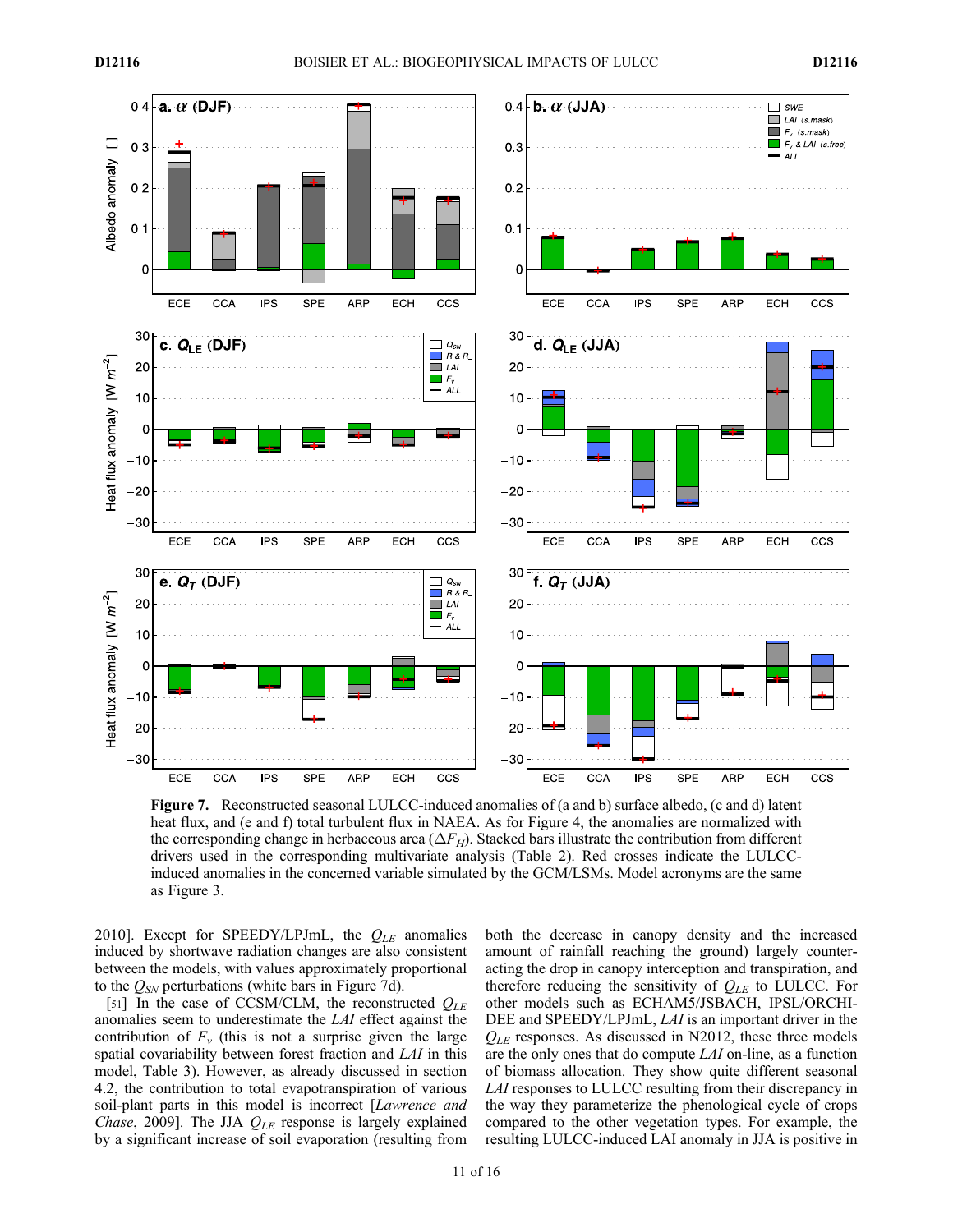

Figure 8. DJF (blue) and JJA (red) anomalies of (a) surface albedo, (b) latent heat flux, and (c) total turbulent flux in NAEA expected from changes in each of the corresponding predictors (see Table 2). The abbreviations s.f and s.m in Figure 8a indicate respectively the snow-free and the snow-covered components of the surface albedo calculations. All the LUCID GCMs-based statistical models were forced with a common set of perturbations (most of the used predictor's changes are positives; shown in Table 6). Boxwhisker plots indicate the extremes, the inter-quartile and the median within the individual (GCMs-based) results.

the case of ECHAM5/JSBACH and negative in the cases of IPSL/ORCHIDEE and SPEEDY/LPJmL (not shown).

[52] The LULCC-induced  $Q_T$  anomalies are dominated by the changes in  $F_v$  and  $Q_{SN}$  for five out of seven models (Figures 7e and 7f). Exceptions are ECHAM/JSBACH and CCSM/CLM that are more sensitive to LAI changes than to  $F_v$  changes, especially during summer time. As for  $Q_{LE}$ , the JJA  $Q_T$  anomalies driven by  $Q_{SN}$  are proportional to the  $Q_{SN}$ perturbations themselves, and are coherent with the expected radiative impacts of LULCC in  $Q_T$  (Figure 3). The  $Q_T$ anomalies induced by precipitation in JJA, although quite small, show a similar pattern with those obtained in the  $Q_{LE}$ analysis, suggesting a positive impact of  $Q_{LE}$  on  $Q_T$  in all models (i.e., more/less rainfall leads to more/less  $Q_{LE}$  and thereby more/less  $Q_T$ ). In most models, the non-radiative drivers (i.e. LAI and  $F_v$ ) cause negative  $Q_T$  anomalies, confirming our discussion in section 3. Part of the negative contribution that changes the land-surface partitioning  $(F_v)$ exerts on the DJF and JJA  $Q_T$  responses can probably be attributed to decreases in surface roughness  $(Z_0)$ , as discussed in Davin and de Noblet-Ducoudré [2010].

#### 5. Discussion and Conclusions

[53] This paper extends the study of *Pitman et al.* [2009] and de Noblet-Ducoudré et al. [2012] that investigated the robust responses of the surface climate to the land-use induced land-cover change (LULCC) since pre-industrial times, using a coordinated set of experiments carried out by seven GCM/LSMs. Apart from reassessing some previous findings, we have quite thoroughly explained why the models show different responses to LULCC in the Northern Hemisphere temperate regions, and quantified the contribution of various drivers to the simulated inter-model spread.

[54] LUCID models simulate systematic decreases in net solar radiation in all seasons, mainly produced by an increase in the snow-free surface albedo and a reduction in the snow-masking albedo effect during winter. We show that the expected radiatively induced cooling is significantly dampened (and sometimes offset) by a decrease in the total turbulent energy flux, which is mainly driven by changes in land-cover properties other than canopy albedo (e.g., surface roughness). Although all the models show consistent signs for both radiative and non-radiative impacts on surface temperatures (respectively cooling and warming), their magnitude varies significantly, resulting in quite different net changes in surface temperature.

[55] One cause of discrepancy in the models' responses to LULCC results from the way individual LSMs have implemented land-use changes in their own land-cover map. For example, the resulting differences in biogeography explain about one third of the inter-model dispersion in the summer latent heat flux responses, and about one half in the winter albedo ones. This is quite significant compared to the contribution of the inherent model sensitivities to LULCC. Our quantification confirms the hypothesis set forward by Pitman et al. [2009] and de Noblet-Ducoudré et al. [2012]: they argue that reducing the inter-model spread in its responses to LULCC will imply that modelers do agree on common maps or, a minima, on methodologies to implement land-use changes. This could not be done before the coordinated set of CMIP5 experiments and, therefore, models may diverge in their regional response to LULCC due to discrepancies in their land-cover maps.

[56] One important conclusion of this study lies in the major role that the models' sensitivity to land-cover perturbations plays in the resulting climate impacts of LULCC. Within the LUCID models, the dispersion resulting from the different land-surface parameterizations is either comparable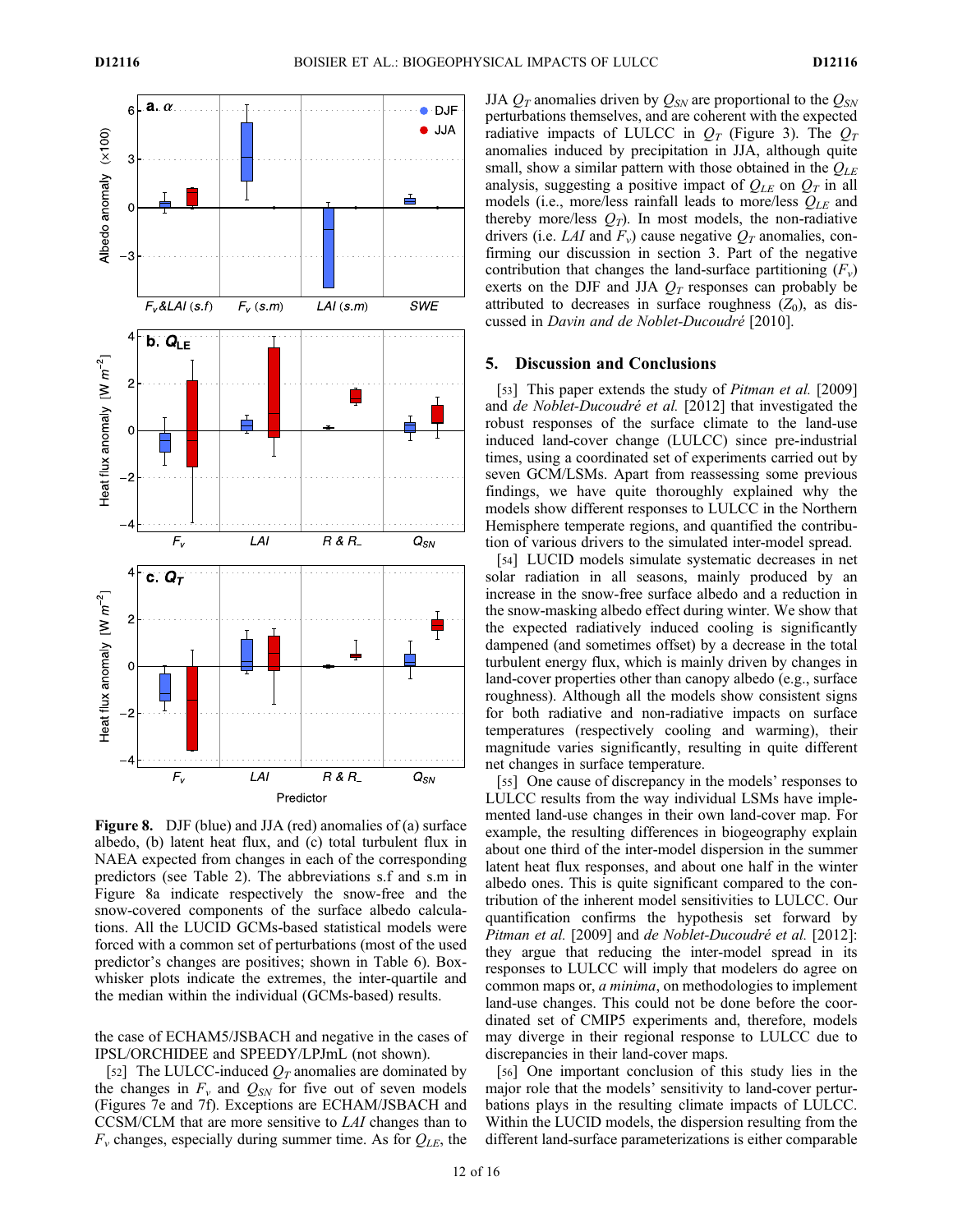Table 6. Predictors' Changes in DJF and JJA Used in the Statistical Models (Table 2) to Evaluate the GCMs Sensitivities (Illustrated in Figure  $8$ <sup>a</sup>

| Season     | $\Delta F$   | $\Delta F$         | $\Delta F$         | $\Delta F_d$       | $\Delta LAI$      | $\triangle SWE$<br>(mm) | $\Delta R$ (mm) | $\Delta R_-$<br>(mm) | $\Delta Q_{SN}$ (W m <sup>-2</sup> ) |
|------------|--------------|--------------------|--------------------|--------------------|-------------------|-------------------------|-----------------|----------------------|--------------------------------------|
| DJF<br>JJA | 0.26<br>0.26 | $-0.06$<br>$-0.06$ | $-0.10$<br>$-0.10$ | $-0.10$<br>$-0.10$ | $_{0.30}$<br>0.33 | 1.54<br>$_{0.0}$        | 3.4<br>7.9      | 4.8<br>J.U           | 2.6<br>$\sim$ $\sim$<br>،            |

<sup>a</sup>The anomalies correspond to the mean (inter-model) of the absolute LULCC-induced changes in NAEA, except for those used for the land cover fractions  $F_v$  ( $F_c$ ,  $F_g$ ,  $F_e$ ,  $F_d$ ), which correspond to the simple means.

to (e.g., the surface albedo case) or quite larger than (e.g., in latent heat flux case) the one resulting from differences in the imposed land-cover (Figure 6). These different sensitivities that can be appreciated in Figures 4–7, are particularly explicit in Figure 8. This figure illustrates the surface albedo  $(\alpha)$ , latent heat flux  $(Q_{LE})$  and total heat flux  $(Q_T)$  changes in NAEA, expected (reconstructed) in the various models, but induced by identical perturbations (most of them positives). Apart from the change in the land cover partitioning  $(F_v)$  that was set to the model-mean LULCC (i.e., deforestation), those perturbations are the model-mean of the absolute changes (in the corresponding drivers) induced by LULCC (see Table 6). Figure 8 therefore highlights the models' consistencies and divergences resulting from their different land-surface parameterizations and land-atmosphere coupling intensities. For instance, the LUCID models clearly agree in the magnitude of the summer  $Q_T$  and  $Q_{LE}$  increases, in responses to increases in respectively net solar radiation  $(Q_{SN})$  and precipitation (R and R<sub>-</sub>). Most models also show consistent signs in their  $\alpha$  responses to LAI and  $F_{\nu}$  changes, or in their  $Q_T$  responses to  $F_v$ . In these cases, however, the models exhibit quite different amplitudes in their responses. It is also clear how different the model  $Q_{LE}$  responses to a common change in  $F_v$  and in LAI are during the summer, drivers that are therefore behind the uncertainties in the simulated LULCC-induced anomalies of this flux.

[57] As discussed by *de Noblet-Ducoudré et al.* [2012], the differences displayed by the LUCID models highlight the need to improve benchmarking tools for LSMs evaluation. These tools need to evaluate the capacity of the LSMs to simulate the mean climate, but also assess how LSMs respond, for example, to a land-cover perturbation. LSMs evaluation needs to be undertaken in uncoupled (off-line) simulations, but also needs to extend to the examination of processes in land-atmosphere coupled runs that capture the feedbacks between the land and atmosphere and account for differences in the coupling strength between these components [e.g., *Koster et al.*, 2004].

[58] Changes in the surface albedo, latent heat and total turbulent heat flux induced by LULCC were assessed through a multivariate statistical analysis. An important concern regarding the used method, as well as with all other techniques that measure covariability between data, is that these do not ensure causality between explanatory variables and predictands. Our assumption is that the selected predictors (land-cover types, leaf area index, snow content, precipitation and solar radiation) very likely explain the bulk of the spatial and temporal variability of the assessed variables, and are the main contributors to the LULCC-induced impacts on these variables. Taking into account this concern, the partial contribution of each predictor (as is shown in Figures 7 and 8) should be interpreted carefully, since it could be underestimated or overestimated depending on the

co-linearity with another predictor (e.g., land-cover fractions and LAI) or with another important driver not considered here (e.g., wind speed). Nevertheless, the purpose of this analysis is to estimate and compare (model-by-model) the sensitiveness of the assessed predictands to perturbations in the corresponding drivers in a common framework, rather than to measure the exact contribution of each of these drivers (for which other ad-hoc simulations would be needed).

## Appendix A: Multivariate Regression Analysis

#### A1. Regression Models

[59] As introduced in section 2 and presented in section 4, a multivariate statistical analysis was performed to mimic the LULCC-induced anomalies shown by the LUCID models in the NAEA in three variables: surface albedo  $(\alpha)$ , latent heat flux  $(Q_{LE})$  and total turbulent energy flux  $(Q_T)$ . Seasonal anomalies of these variables were regressed upon a selected number of drivers, including the land cover partitioning (represented by the surface area fraction of five landcover types) within NAEA (Table 2). The regression models follow equation (5). The climatological means  $(\overline{Y_v})$  and the anomalies  $(Y'_v)$  are estimated as first and second order polynomial expansions over the various predictors included in P. That is,

$$
\overline{Y_v}(\mathbf{P}) = a_v + \sum_{i=1}^n b_v^{(i)} \overline{P_i}
$$
 (A1)

$$
Y'_{\nu}(\mathbf{P}) = \sum_{i=1}^{n} c_{\nu}^{(i)} P'_{i} + \sum_{i=1}^{n} \sum_{j=1}^{n} d_{\nu}^{(i,j)} \overline{P_{i}} P'_{j}
$$
(A2)

where  $n$  is the **P** length. These two expressions define the sets of coefficients  $a_v$ ,  $b_v^{(i)}$  and  $c_v^{(i)}$  and  $d_v^{(i,j)}$  which are computed for each GCM/LSM using linear routines. The standard least squares method was used to minimize the difference between the expected predictands values and those simulated by the LUCID models. These parameters represent the partial derivatives of  $\overline{Y_v}$  and  $Y_v'$  with respect to the various predictors. The mean states  $\overline{P_i}$  were included as second-order predictors (the second term on the right-hand side of equation (A2)) to improve the effect of some nonlinear dependencies of  $Y'_{\nu}$ .

[60] The analyses were performed for each season separately (only the winter and summer results are shown here) and, since most of the used drivers vary in time and space, the input data (predictors and predictands) were conformed by the multiannual seasonal values of all grid-cells within the NAEA region. In order to have a coherent domain and a good representation of the regional means, the GCM/LSM fields were previously interpolated to a common rectangular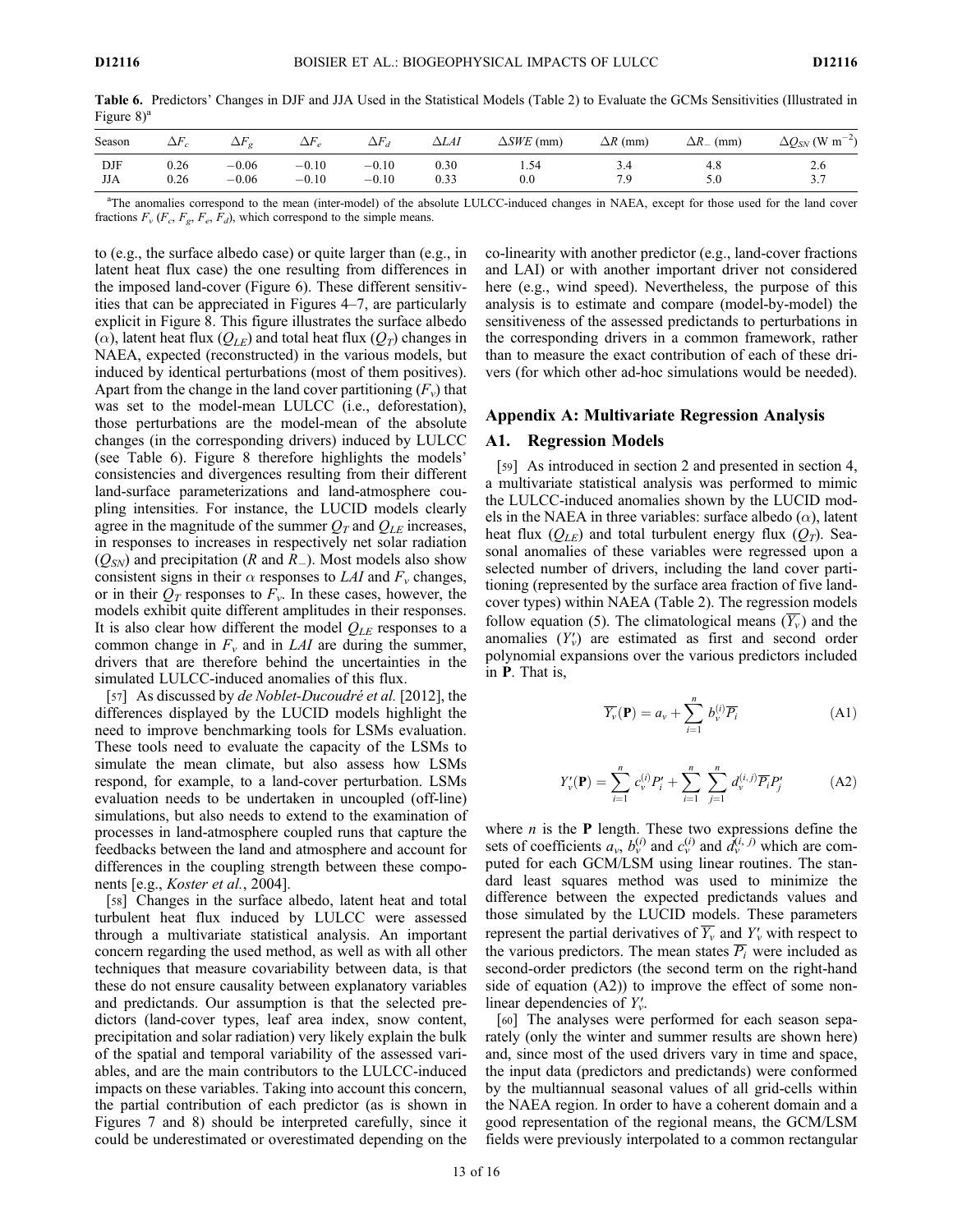|                       | $\alpha$   |            | $Q_{LE}$   |            | $Q_T$      |            |
|-----------------------|------------|------------|------------|------------|------------|------------|
| GCM/LSM               | DJF        | JJA        | DJF        | JJA        | DJF        | JJA        |
| <b>ECEARTH/TESSEL</b> | 0.86(0.99) | 0.96(1.00) | 0.49(0.77) | 0.76(0.90) | 0.36(0.54) | 0.84(0.94) |
| <b>CCAM/CABLE</b>     | 0.85(0.91) | 0.68(0.98) | 0.41(0.65) | 0.84(0.90) | 0.25(0.17) | 0.78(0.92) |
| <b>IPSL/ORCHIDEE</b>  | 0.83(0.96) | 0.72(0.99) | 0.40(0.57) | 0.89(0.94) | 0.23(0.45) | 0.88(0.98) |
| SPEEDY/LPJmL          | 0.78(0.95) | 0.87(0.98) | 0.50(0.69) | 0.80(0.90) | 0.73(0.84) | 0.84(0.87) |
| ARPEGE/ISBA           | 0.88(0.99) | 0.92(0.99) | 0.39(0.35) | 0.71(0.81) | 0.22(0.40) | 0.83(0.87) |
| ECHAM5/JSBACH         | 0.76(0.92) | 0.45(0.97) | 0.45(0.51) | 0.77(0.85) | 0.19(0.33) | 0.87(0.88) |
| CCSM/CLM              | 0.86(0.97) | 0.68(0.80) | 0.37(0.30) | 0.78(0.89) | 0.18(0.11) | 0.87(0.84) |

Table A1. Coefficients of Determination  $(r^2)$  Between the Predicted and the Simulated Seasonal Anomalies of Surface Albedo ( $\alpha$ ), Latent Heat Flux  $(Q_{LE})$  and Total Turbulent Heat Flux  $(Q_T)^a$ 

<sup>a</sup>Values calculated with the entire data (i.e.,  $r^2$  measures the spatial and temporal covariability), and with the regional mean (averaged over NAEA) time series (in brackets).

 $2^{\circ} \times 2^{\circ}$  latitude-longitude grid, and the regressions were computed using area-equivalent weighted values.

#### A2. Surface Albedo

[61] In the case of the surface albedo  $(\alpha)$ , the regression model was defined as a semi-empiric function in order to separate the albedo under snow  $(\alpha_s)$  and the snow-free component  $(\alpha_{sf})$ . The resulting net albedo of a grid-cell was therefore derived from the snow-covered area fraction of the cell, i.e.,

$$
\alpha = (1 - f_s)\alpha_{sf} + f_s \alpha_s \tag{A3}
$$

$$
f_s = 1 - e^{-kSWE} \tag{A4}
$$

The snow-cover fraction  $(f_s)$  was defined as an asymptotic function of the snow content (SWE). The convergence coefficient  $k$  is estimated for each model in a separated nonlinear regression analysis.

[62] Keeping the first order terms when using perturbed forms of  $\alpha_s$ ,  $\alpha_{sf}$  and  $f_s$  in equation (A3), we obtain the total albedo anomaly  $(\alpha')$  used in the analysis:

$$
\alpha' = \left(1 - \overline{f_s}\right)\alpha'_{sf} + \overline{f_s}\alpha'_s + f'_s\left(\overline{\alpha_s} - \overline{\alpha_{sf}}\right). \tag{A5}
$$

[63] The first and second term in the right hand of equation (A5) represents the components of  $\alpha'$  related to changes in the snow-free albedo and in the snow-covered albedo respectively, while the last term represents the contribution from a change in the snow-covered area. Equation (A5) was further generalized to each land-cover type and used to calculate the grid-mean values following equations (4) and (5). The land-cover type components of  $\alpha_s$  and  $\alpha_{sf}$  were therefore defined empirically as those of  $Q_{LE}$  and  $Q_T$  (equations (A1) and (A2)), using *LAI* as a single predictor.

## A3. Regression Results

[64] We do not find significant autocorrelations within the interannual series of the variables assessed that could induce to misleading interpretation of the results. However, as pointed out in sections 2 and 5, the used explanatory variables are not statistically independent in some cases, mainly because the coherent spatial variability between them. One clear example of that occurs between the land cover fractions  $(F_V)$  and LAI. LAI was included in the analyses because the predictability of the statistical models is significantly enhanced, but for GCMs such CCSM (that show a strong correlation between forest fraction and LAI; Table 3), the particular contribution of this predictor to the expected responses is not reliable and must be taken in account together with the one of  $F_V$ .

[65] A synthesis of the regression analyses results is presented in Table A1 for DJF and JJA. The skill of the regression models are evaluated through the resulting coefficients of determination  $(r^2)$  between the predicted values of  $\alpha'$ ,  $Q'_{LE}$  and  $Q'_T$  and the corresponding anomalies simulated by the GCM/LSMs. Two  $r^2$  calculations are indicated in Table A1, computed respectively with the entire record of the concerned variable (i.e., accounting for the spatial and temporal covariability) and with the regional mean (NAEA) time series (shown in brackets).

[66] In the case of the surface albedo, the estimates fit comparatively well with the simulated values in both DJF and JJA, explaining about 80% of the  $\alpha'$  variance. The reconstructed regional mean series of  $\alpha'$  are better represented, with  $r^2$  values greater than 0.9 in most cases and near 1.0 in several models. The predicted JJA series of  $Q'_{LE}$  and  $Q_T$  also account for about 80% of the variance of the simulated values. In turn, the estimates of this two predictands are significantly worse in DJF, indicating that during the winter there are other significant drivers controlling the turbulent heat exchanges not considered in these analyses, notably wind speed.

[67] Besides the statistical model's skill to predict the analyzed variables, the utility of this method resides in the ability to represent the GCM/LSM responses to LULCC. The reconstructed seasonal responses of  $\alpha$ ,  $Q_{LE}$  and  $Q_T$  were calculated in NAEA from the predicted mean fields of each experiment (Table 1), and then evaluated using equation (1). As Figure 7 illustrates, the resulting anomalies in DJF and JJA fit closely those simulated by the GCM/LSMs in the three assessed variables, showing that the perturbations in the selected drivers explain the changes induced by LULCC.

[68] Acknowledgments. The authors are grateful to all LUCID participants for providing modeling data and supporting this research, as well as for to three anonymous reviewers for their constructive comments. We also acknowledge the inspiring discussions, input and collaboration between the participants of the LULCC initiative, IGBP 2nd Synthesis topic on 'Land-Use-induced Land-Cover Changes and the functioning of the Earth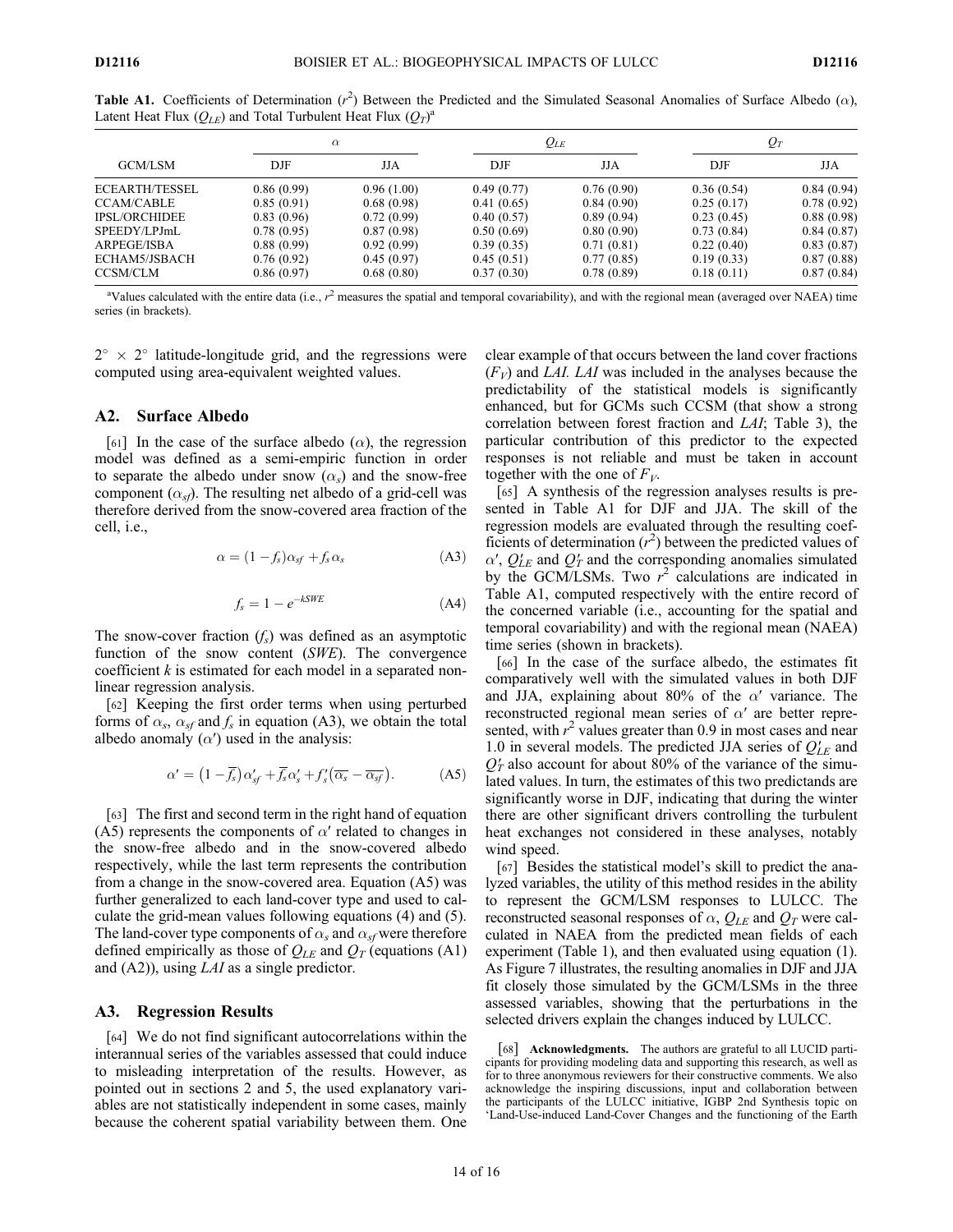System'. JPB thanks the grant support from the Chilean National Commission for Scientific and Technological Research (CONICYT). The computing time was provided by the Commissariat à l'Energie Atomique (CEA), France.

#### References

- Abramowitz, G. (2005), Towards a benchmark for land surface models, Geophys. Res. Lett., 32, L22702, doi:10.1029/2005GL024419.
- Abramowitz, G., R. Leuning, M. Clark, and A. Pitman (2008), Evaluating the performance of land surface models, J. Clim., 21, 5468–5481.
- Baldocchi, D. D., C. A. Vogel, and B. Hall (1997), Seasonal variation of energy and water vapor exchange rates above and below a boreal jack pine forest canopy, J. Geophys. Res., 102(D24), 28,939–28,951.
- Betts, R. A. (2001), Biogeophysical impacts of land use on present-day climate: Near surface temperature and radiative forcing, Atmos. Sci. Lett., 1, 39–51, doi:10.1006asle.2001.0023.
- Betts, R. A., P. D. Falloon, K. Klein Goldewijk, and N. Ramankutty (2007), Biogeophysical effects of land use on climate: Model simulations of radiative forcing and large-scale temperature change, Agric. For. Meteorol., 142, 216–233.
- Bonan, G. B. (2008), Forests and climate change: Forcings, feedbacks, and the climate benefits of forests, Science, 320, 1444-1449, doi:10.1126/ science.1155121.
- Bondeau, A., et. al. (2007), Modelling the role of agriculture for the 20th century global terrestrial carbon balance, Global Change Biol., 13(3), 679–706.
- Bounoua, L., R. DeFries, G. J. Collatz, P. Sellers, and H. Khan (2002), Effects of land cover conversion on surface climate, Clim. Change, 52, 29–64.
- Butt, N., P. A. de Oliveira, and M. H. Costa (2011), Evidence that deforestation affects the onset of the rainy season in Rondonia, Brazil, J. Geophys. Res., 116, D11120, doi:10.1029/2010JD015174.
- Collins, W. D., et al. (2006), The Community Climate System Model Version 3 (CCSM3), J. Clim., 19, 2122–2143.
- Davin, E. L., and N. de Noblet-Ducoudré (2010), Climatic impact of globalscale deforestation: Radiative versus non radiative processes, J. Clim., 23, 97–112.
- Davin, E. L., N. de Noblet-Ducoudré, and P. Friedlingstein (2007), Impact of land cover change on surface climate: Relevance of the radiative forcing concept, Geophys. Res. Lett., 34, L13702, doi:10.1029/2007GL029678.
- de Noblet-Ducoudré, N., et al. (2012), Determining robust impacts of Land-Use induced Land-Cover Changes on surface climate over North America and Eurasia: Results from the first of LUCID experiments, J. Clim., 25, 3261–3281.
- Ellis, E. C., K. Klein Goldewijk, S. Siebert, D. Lightman, and N. Ramankutty (2010), Anthropogenic transformation of the biomes, 1700 to 2000, Global Ecol. Biogeogr., 19, 589–606, doi:10.1111/j.1466-8238.2010.00540.x.
- Feddema, J., K. Oleson, G. Bonan, L. Mearns, L. E. Buja, G. A. Meehl, and W. M. Washington (2005a), The importance of land-cover change in simulating future climates, Science, 310, 1674–1678.
- Feddema, J., K. Oleson, G. Bonan, L. Mearns, W. Washington, G. Meehl, and D. Nychka (2005b), A comparison of a GCM response to historical anthropogenic land cover change and model sensitivity to uncertainty in present-day land cover representations,Clim. Dyn., 25, 581–609.
- Forster, P., et al. (2007), Changes in atmospheric constituents and in radiative forcing, in Climate Change 2007: The Physical Science Basis. Contribution of Working Group I to the Fourth Assessment Report of the Intergovernmental Panel on Climate Change, edited by S. Solomon et al., pp. 129–234, Cambridge Univ. Press, Cambridge, U. K.
- Georgescu, M., D. B. Lobell, and C. B. Field (2011), Direct climate effects of perennial bioenergy crops in the United States, Proc. Natl. Acad. Sci. U. S. A., 108, 4307–4312, doi:10.1073/pnas.1008779108.
- Gero, A. F., A. J. Pitman, G. T. Narisma, C. Jacobson, and R. A. Pielke (2006), The impact of land cover change on storms in the Sydney Basin, Global Planet. Change, 54, 57–78, doi:10.1016/j.gloplacha.2006.05.003.
- Govindasamy, B., P. B. Duffy, and K. Caldeira (2001), Land use changes and Northern Hemisphere cooling, Geophys. Res. Lett., 28, 291–294.
- Hansen, J. E., M. Sato, A. Lacis, R. Ruedy, I. Tegen, and E. Mathews (1998), Climate forcings in the Industrial era, Proc. Natl. Acad. Sci. U. S. A., 95, 12,753–12,758, doi:10.1073/pnas.95.22.12753.
- Hurtt, G. C., S. Frolking, M. G. Fearon, B. Moore III, E. Shevliakova, S. Malyshev, S. W. Pacala, and R. A. Houghton (2006), The underpinnings of land-use history: Three centuries of global gridded land-use transitions, wood harvest activity, and resulting secondary lands, Global Change Biol., 12, 1208–1229.
- Jin, Y., C. B. Schaaf, F. Gao, X. Li, A. H. Strahler, X. Zeng, and R. E. Dickinson (2002), How does snow impact the albedo of vegetated land surfaces as analyzed with MODIS data?, Geophys. Res. Lett., 29(10), 1374, doi:10.1029/2001GL014132.
- Klein Goldewijk, K. (2001), Estimating global land use change over the past 300 years: The Hyde database, Global Biogeochem. Cycles, 15(2), 417–433.
- Klein Goldewijk, K., A. Beusen, G. van Drecht, and M. de Vos (2011), The HYDE 3.1 spatially explicit database of human-induced global land-use change over the past 12,000 years, Global Ecol. Biogeogr., 20, 73–86, doi:10.1111/j.1466-8238.2010.00587.x.
- Koster, R. D., and P. C. D. Milly (1997), The interplay between transpiration and runoff formulations in land surface schemes used with atmospheric models, *J. Clim.*, 10, 1578–1591, doi:10.1175/1520-0442(1997) 010<1578:TIBTAR>2.0.CO;2.
- Koster, R. D., et al. (2004), Regions of strong coupling between soil moisture and precipitation, Science, 305, 1138–1140, doi:10.1126/science.1100217.
- Krinner, G., N. Viovy, N. de Noblet-Ducoudré, J. Ogée, J. Polcher, P. Friedlingstein, P. Ciais, S. Sitch, and I. C. Prentice (2005), A dynamic global vegetation model for studies of the coupled atmosphere-biosphere system, Global Biogeochem. Cycles, 19, GB1015, doi:10.1029/ 2003GB002199.
- Lawrence, P. J., and T. N. Chase (2009), Climate impacts if making evapotranspiration in the Community Land Model (CLM3) consistent with the Simple Biosphere Model (SiB), J. Hydrometeorol., 10, 374–394.
- Lawrence, P. J., and T. N. Chase (2010), Investigating the climate impacts of global land cover change in the community climate system model, Int. J. Climatol., 30, 2066–2087.
- Loarie, S. R., D. B. Lobell, G. P. Asner, and C. B. Field (2011), Land-cover and surface water change drive large albedo increases in South America, Earth Interact., 15, Paper 7, doi:10.1175/2010EI342.1.
- Lyons, T. J., P. Schwerdtfeger, J. M. Hacker, I. J. Foster, R. C. G. Smith, and X. M. Huang (1993), Land atmosphere interaction in a semiarid region—The bunny fence experiment, Bull. Am. Meteorol. Soc., 74, 1327–1334, doi:10.1175/1520-0477(1993)074<1327:LIIASR>2.0.CO;2.
- Lyons, T. J., U. S. Nair, and I. J. Foster (2008), Clearing enhances dust devil formation, J. Arid. Environ., 72, 1918–1928, doi:10.1016/j. jaridenv.2008.05.009.
- Mahmood, R., S. A. Foster, T. Keeling, K. G. Hubbard, C. Carlson, and R. Leeper (2006), Impacts of irrigation on 20th century temperature in the northern Great Plains, Global Planet. Change, 54, 1-18.
- Marshall, C. H., R. A. Pielke Sr., L. T. Steyaert, and D. A. Willard (2004), The impact of anthropogenic land-cover change on the Florida peninsula sea breezes and warm season sensible weather, Mon. Weather Rev., 132, 28–52, doi:10.1175/1520-0493(2004)132<0028:TIOALC>2.0.CO;2.
- Marti, O., et al. (2010), Key features of the IPSL ocean atmosphere model and its sensitivity to atmospheric resolution, *Clim. Dyn.*,  $34$ ,  $1-26$ , doi:10.1007/ s00382-009-0640-6.
- Matthews, H. D., A. J. Weaver, M. Eby, and K. J. Meissner (2003), Radiative forcing of climate by historical land cover change, Geophys. Res. Lett., 30(2), 1055, doi:10.1029/2002GL016098.
- McGregor, J. L., and M. R. Dix (2008), An updated description of the Conformal-Cubic Atmospheric Model, in High Resolution Simulation of the Atmosphere and Ocean, edited by K. Hamilton and W. Ohfuchi, pp. 51–76, Springer, New York.
- Myhre, G., and A. Myhre (2003), Uncertainties in radiative forcing due to surface albedo changes caused by land-use changes, J. Clim., 16, 1511-1524.
- National Research Council (2005), Radiative Forcing of Climate Change: Expanding the Concept and Addressing Uncertainties, 224 pp., Natl. Acad. Press, Washington, D. C.
- Oleson, K. W., G. B. Bonan, S. Levis, and M. Vertenstein (2004), Effects of land use change on North American climate: Impact of surface datasets and model biogeophysics, Clim. Dyn., 23, 117–132, doi:10.1007/ s00382-004-0426-9.
- Oleson, K. W., et al. (2008), Improvements to the Community Land Model and their impact on the hydrological cycle, J. Geophys. Res., 113, G01021, doi:10.1029/2007JG000563.
- Pielke, R. A., Sr., et al. (2011), Land use/land cover changes and climate: Modeling analysis and observational evidence, WIREs Clim. Change, 2, 828–850, doi:10.1002/wcc.144.
- Pitman, A. J., et al. (2009), Uncertainties in climate responses to past land cover change: First results from the LUCID intercomparison study, Geophys. Res. Lett., 36, L14814, doi:10.1029/2009GL039076.
- Puma, M. J., and B. I. Cook (2010), Effects of irrigation on global climate during the 20th century, J. Geophys. Res., 115, D16120, doi:10.1029/ 2010JD014122.
- Raddatz, T., C. H. Reick, W. Knorr, J. Kattge, E. Roeckner, R. Schnur, K.-G. Schnitzler, P. Wetzel, and J. Jungclaus (2007), Will the tropical land biosphere dominate the climate-carbon cycle feedback during the twenty-first century?, Clim. Dyn., 29, 565–574.
- Ramankutty, N., and J. A. Foley (1999), Estimating historical changes in global land cover: Croplands from 1700 to 1992, Global Biogeochem. Cycles, 13, 997–1027.